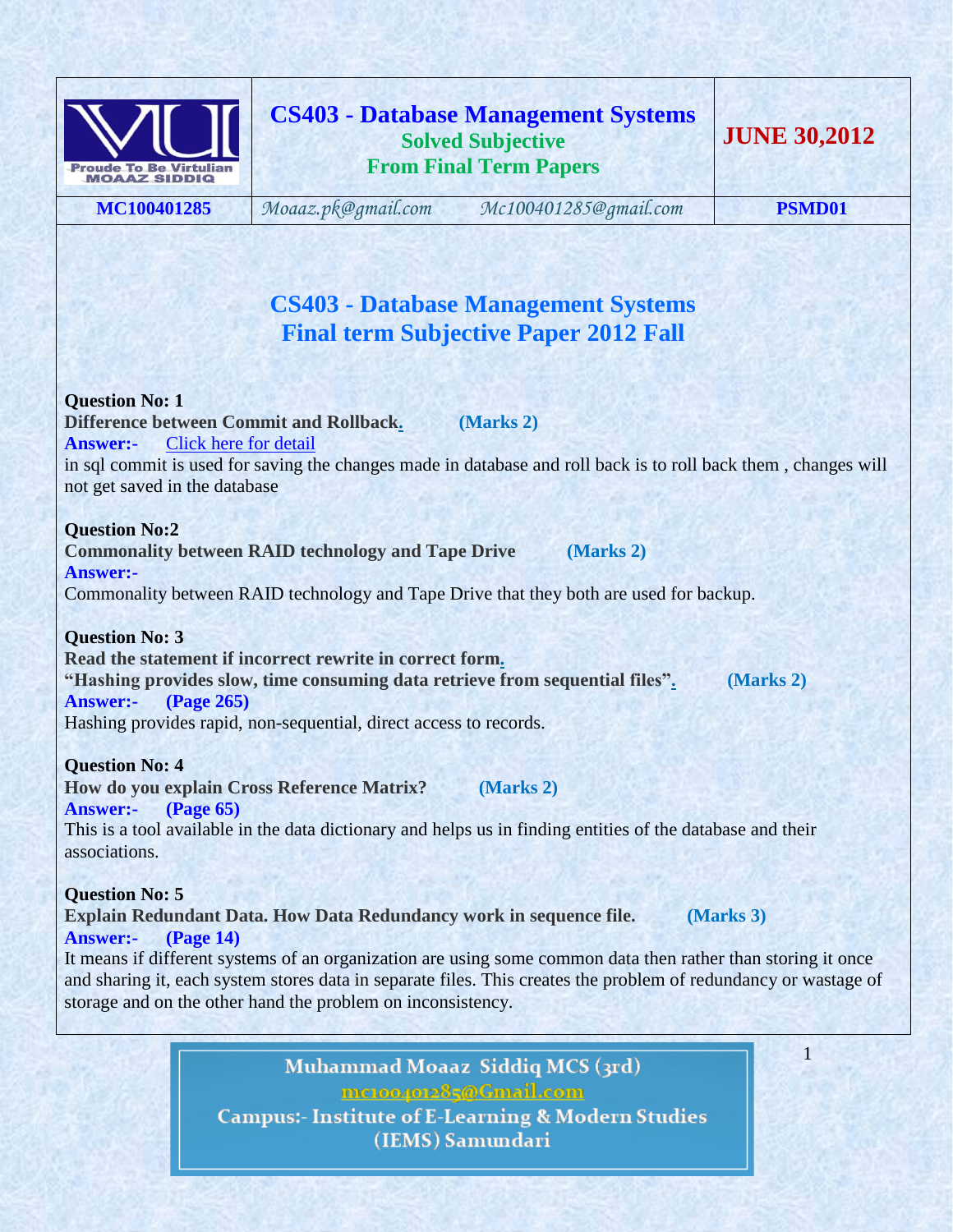**State the basic difference between Inner join and Left Outer Join. . (Marks 3)**

### **Answer:- (Page 226 & 229)**

Inner Join : Only those rows from two tables are joined that have same value in the common attribute while In a left outer join, PROGRAM rows without a matching COURSE row appear in the result left table (i.e. the one that precedes in SQL statement) regardless of the existence of matching records in the right table.

# **Question No: 7**

**Give one example of Deadlock. (Marks 3) Answer:-** Click here for [detail](http://en.wikipedia.org/wiki/Deadlock)

A simple computer-based example is as follows. Suppose a computer has three CD drives and three processes. Each of the three processes holds one of the drives. If each process now requests another drive, the three processes will be in a deadlock. Each process will be waiting for the "CD drive released" event, which can be only caused by one of the other waiting processes. Thus, it results in a circular chain.

# **Question No: 8**

**Create unique index on "IndexNum" on Cust\_Name attribute of Customer tabl[e..](http://www.vuzs.net/) (Marks 3) Answer:-** Click here for [detail](http://www.w3schools.com/sql/sql_create_index.asp)

2

**CREATE INDEX** IndexNum **ON** Customer (Cust Name)

# **Question No: 9**

**· Relate column 1 with column [2..](http://www.vuzs.net/) (Marks 5)**

| Column <sub>1</sub> |                          | Column <sub>2</sub>        |
|---------------------|--------------------------|----------------------------|
|                     | 1. Sigma                 | A. Procedural DML lang     |
|                     | 2. Table                 | <b>B.</b> Project operator |
|                     | 3. Relational Algebra    | C. Select operator         |
|                     | 4. $\Pi$                 | D. Relational Data Model   |
|                     | 5. Intersection operator | E. Binary operation        |

# **Answer:-**

- 1. Sigma C. Select operator (Page 149)
- 2. Table D. Relational Data Model
- 3. Relational Algebra A. Procedural DML lang
- 
- 4. ÏÏ B. Project operator
- 5. Intersection operator E. Binary operation
- 

**Question No: 10 Crater a VIEW INSTRUCTOR\_LIST which shows the list of instructor table with Inst\_Nam and City of these instructors belong to ISLAMABAD or KARACHI. INSTRUCTOR (Inst\_ID, Imst\_Name, City) (Marks 5)**

> Muhammad Moaaz Siddiq MCS (3rd) mctoo4ot285@Gmail.com **Campus:- Institute of E-Learning & Modern Studies** (IEMS) Samundari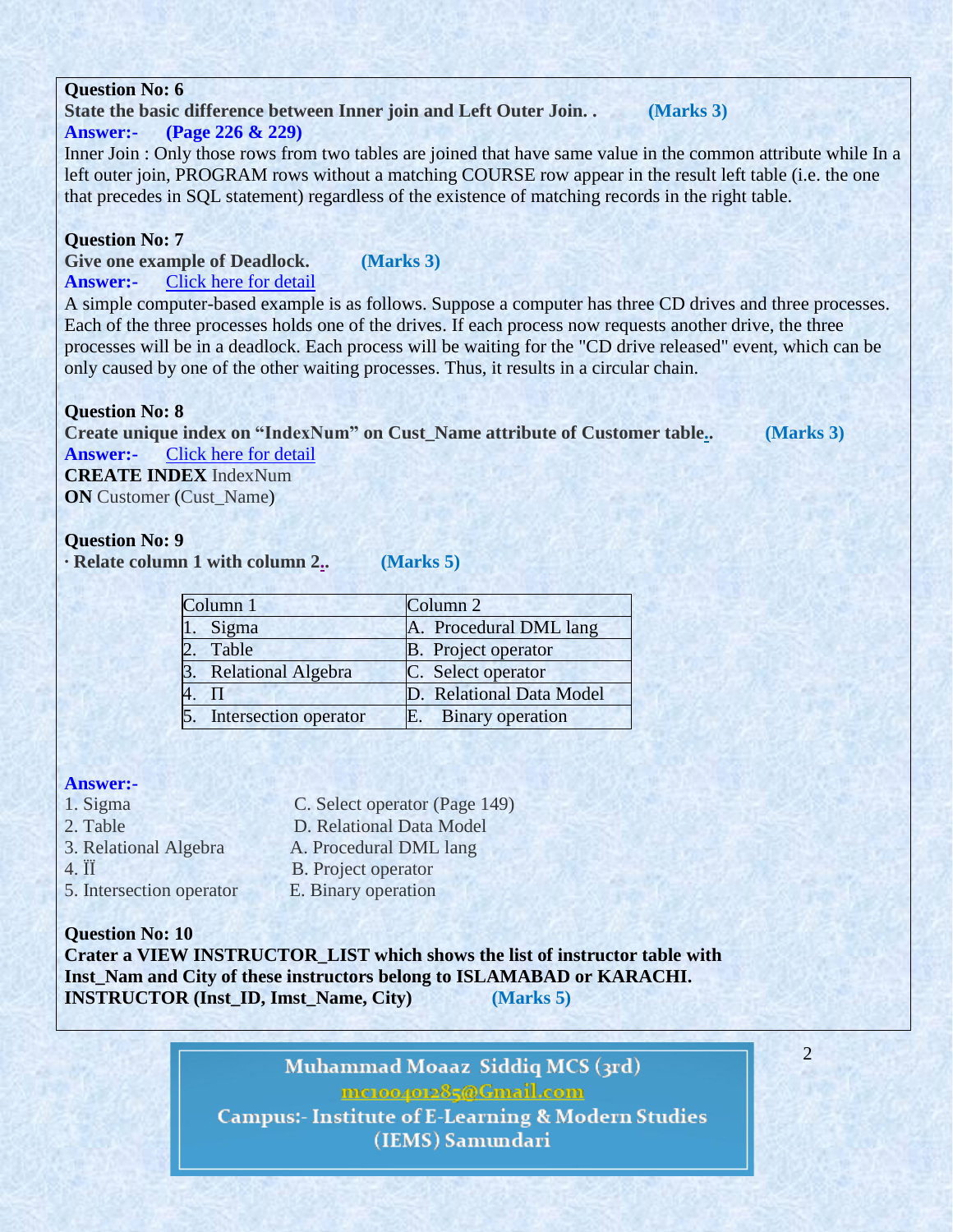If a table 1 and table 2 have same entity and the table 1 is 20 index and the table 2 14 index. Then the sequential file access use these operations (Insertion, updation or selection) on both table. Keep in mind the above scenario and mark the below given statements correct or incorrect. **(Marks 5)**

- I. Insertion in table 1 take greater time than table 2
- II. Updation in table 2 take greater time then table 1
- III. Retrieving a record from table 1 take lesser time than table 2.

# **Question No: 12**

Analyze the below given statements and mark as correct and incorrect and also explain. **(Marks 5)**

1. Deadlock occurs when one transaction wants to read more than on object at same time.

3

2. The mechanism "Wait for Graph" is used to apply join on multiple.

# **Answer:- (Page 320)**

1. Deadlock occurs when one transaction wants to read more than on object at same time. **(Incorrect) Explanation:** - A deadlock occurs when the first transaction has locks on the resources that the second transaction wants to modify, and the second transaction has locks on the resources that the first transaction intends to modify.

2. The mechanism "Wait for Graph" is used to apply join on multiple. **(Incorrect) Explanation: -** It is used for the detection of deadlock. It consists of nodes and links. The nodes represent transaction, whereas arrowhead represents that a transaction has locked a particular data item.

# **CS403 - Database Management Systems Final term Subjective Paper 2012(fall)**

**Question No: 1 Name two types of anomalies? Answer:- (Page 162)** Two type of anomalies are: 1. Insertion 2. Deletion

**Question No: 2 Name types of views? Answer:- (Page 283)** • Materialized View • Simple Views • Complex View • Dynamic Views

> Muhammad Moaaz Siddiq MCS (3rd) mctoo4ot285@Gmail.com **Campus:- Institute of E-Learning & Modern Studies** (IEMS) Samundari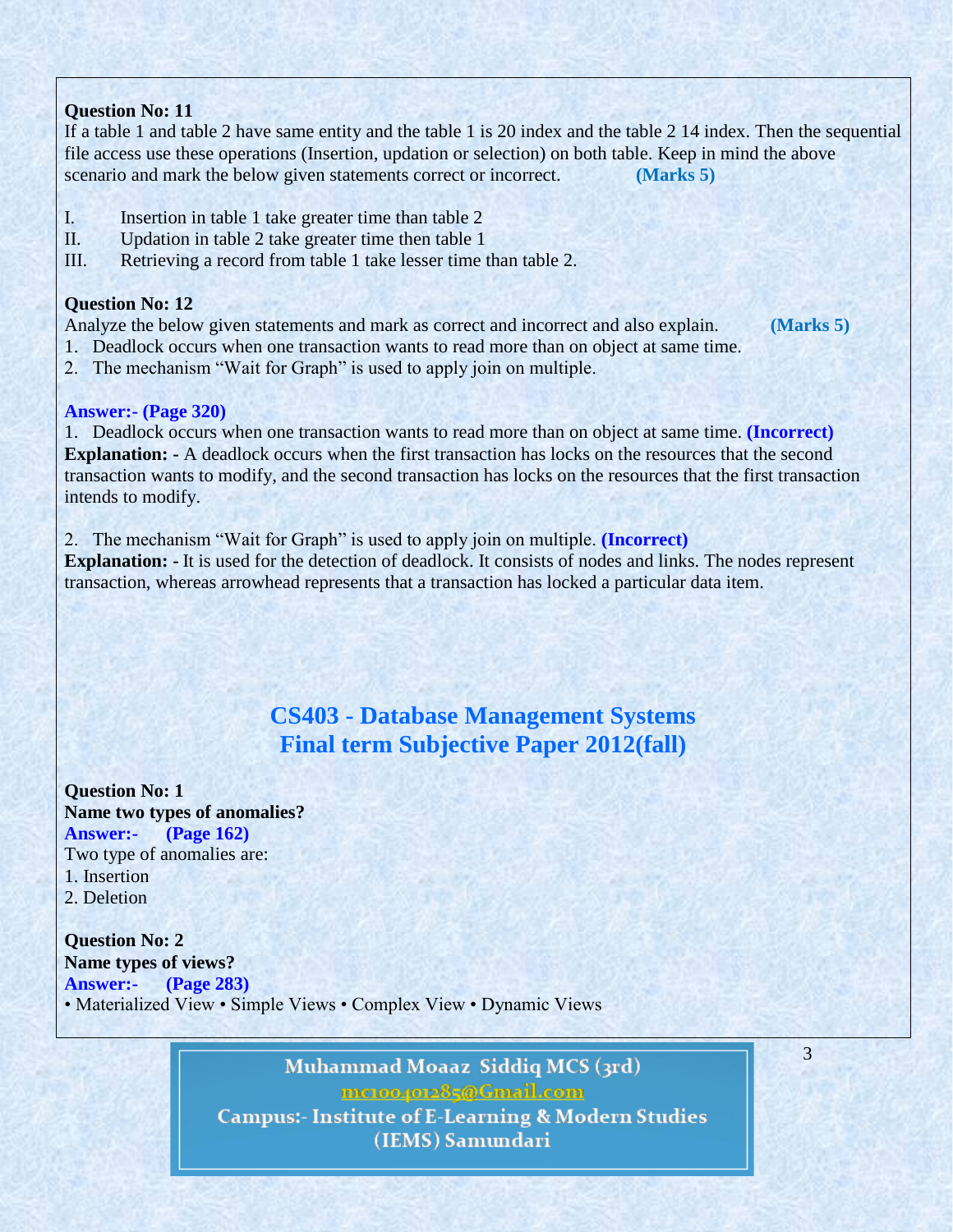**Analyze the below given statements and mark as correct and incorrect and also explain. 1. Deadlock occurs when one transaction wants to read more than on object at same time. Answer:- (Page 320)**

The given statement is incorrect. The correct statement is A deadlock occurs when the first transaction has locks on the resources that the second transaction wants to modify, and the second transaction has locks on the resources that the first transaction intends to modify.

### **Question No: 4**

**2. The mechanism "Wait for Graph" is used to apply join on multipl[e.](http://www.vuzs.net/)**

### **Answer:- (Page 320)**

The statement is incorrect and correct statement is Wait – for Graph: It is used for the detection of deadlock

# **CS403 - Database Management Systems Final term Subjective Paper 2012(fall)**

#### **Question No: 1**

**How many ways to create a new view in your data base? (Marks 2) Answer:- (Page 283)**

There are two ways to create a new view in your database. You can: • Create a new view from scratch. • Or, make a copy of an existing view and then modify it.

#### **Question No: 2**

### **Write any two similarities between Materialized views and indexes? (Marks 2)**

**Answer:- (Page 290)**

Materialized views are similar to indexes in several ways:

- They consume storage space.
- They must be refreshed when the data in their master tables changes.

### **Question No: 3**

**Which method is in DBMS to detect Deadlock? Briefly explain (Marks 3) Answer:- (Page 300)**

The lock manager maintains a structure called a waits-for graph to detect deadlock cycles.

**Question No: 4 Create new view as Product\_list from the table PRODUCT including all the columns of the table PRODUCT? (Marks 5)**

> Muhammad Moaaz Siddiq MCS (3rd) mctoo4ot285@Gmail.com **Campus:- Institute of E-Learning & Modern Studies** (IEMS) Samundari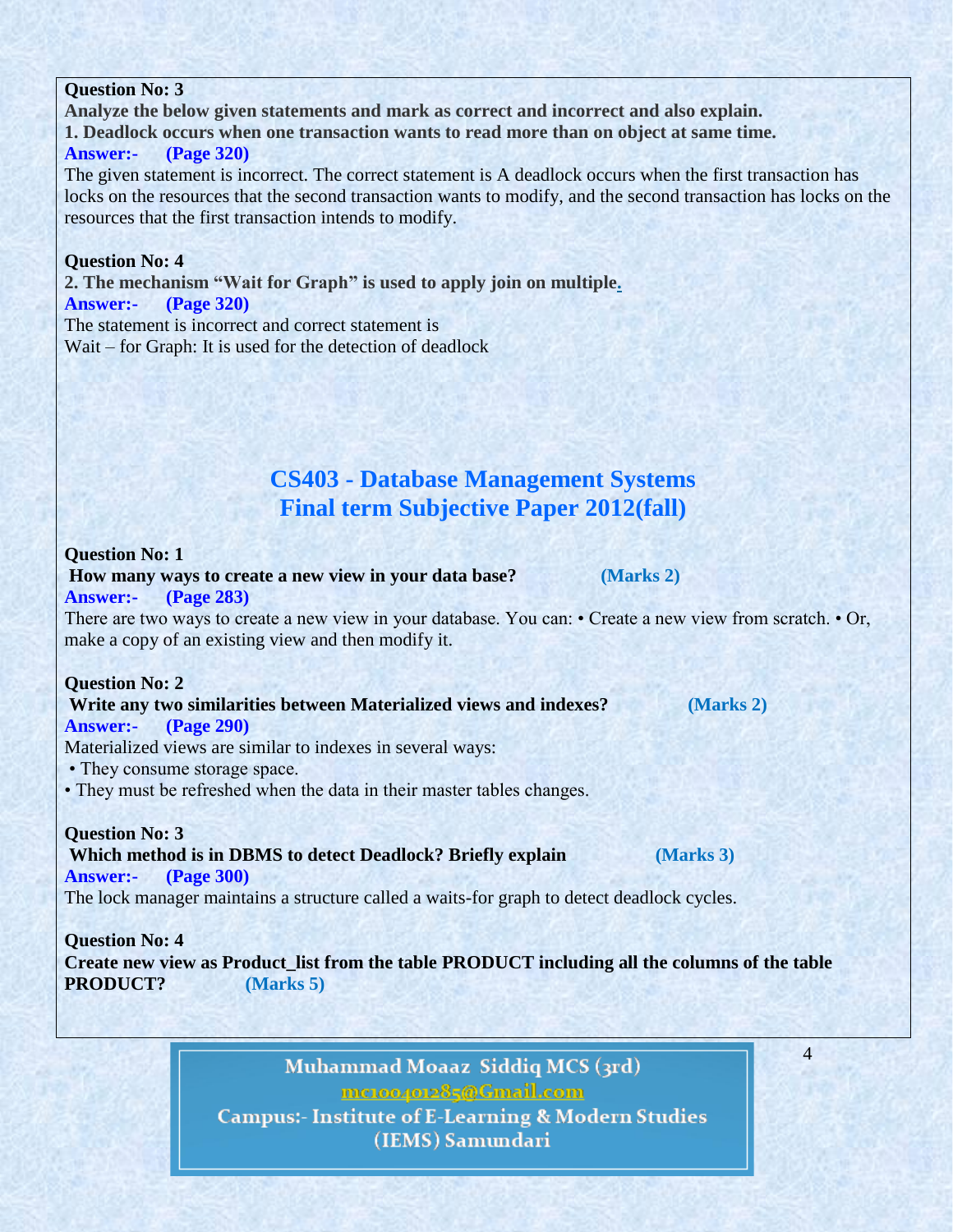**Question No: 5 Given two tables DOCTOR (D\_ID,D\_CONTACT) , MEDICINE(M- CODE, Description) (i) Create unique index D\_ID on DOCTOT (ii)Create unique index on both M-CODE, Description (Marks 5)**

**Answer:- [Click here for detail](http://www.w3schools.com/sql/sql_create_index.asp) (i)** CREATE UNIQUE INDEX **D\_ID** ON **DOCTOT** (**D\_ID,D\_CONTACT**)

**Answer:-**

**(ii)**CREATE UNIQUE INDEX **D\_ID** ON **MEDICINE** (**M- CODE, Description**)

# **CS403 - Database Management Systems Final term Subjective Paper 2011(fall)**

**Question No: 1 What are two primary modes for taking locks (Marks 2) Answer: (Page 319)** There are two primary modes for taking locks: optimistic and pessimistic.

**Question No: 2**

#### **How minimum cardinality finding is important for relationship (Marks 2) Answer: (Page 91)**

5

It is very important to determine the minimum cardinality when designing a database because it defines the way a database system will be implemented.

**Question No: 3 What are purpose of INPUT form (Marks 2) Answer: (Page 246)**

Input forms are especially useful when the person entering the data is not familiar with the inner workings of Microsoft Access and needs to have a guide in order to input data accurately into the appropriate fields.

**Question No: 4 What are three concurrency problems (Marks 3) Answer:- [Click](http://www.techhairball.com/tutorials/databases-tutorials/sql/5304-three-concurrency-problems) here for detail** The lost update problem. The uncommitted dependency problem The inconsistent analysis problem.

> Muhammad Moaaz Siddiq MCS (3rd) meton40085@Cmail.com **Campus:- Institute of E-Learning & Modern Studies** (IEMS) Samundari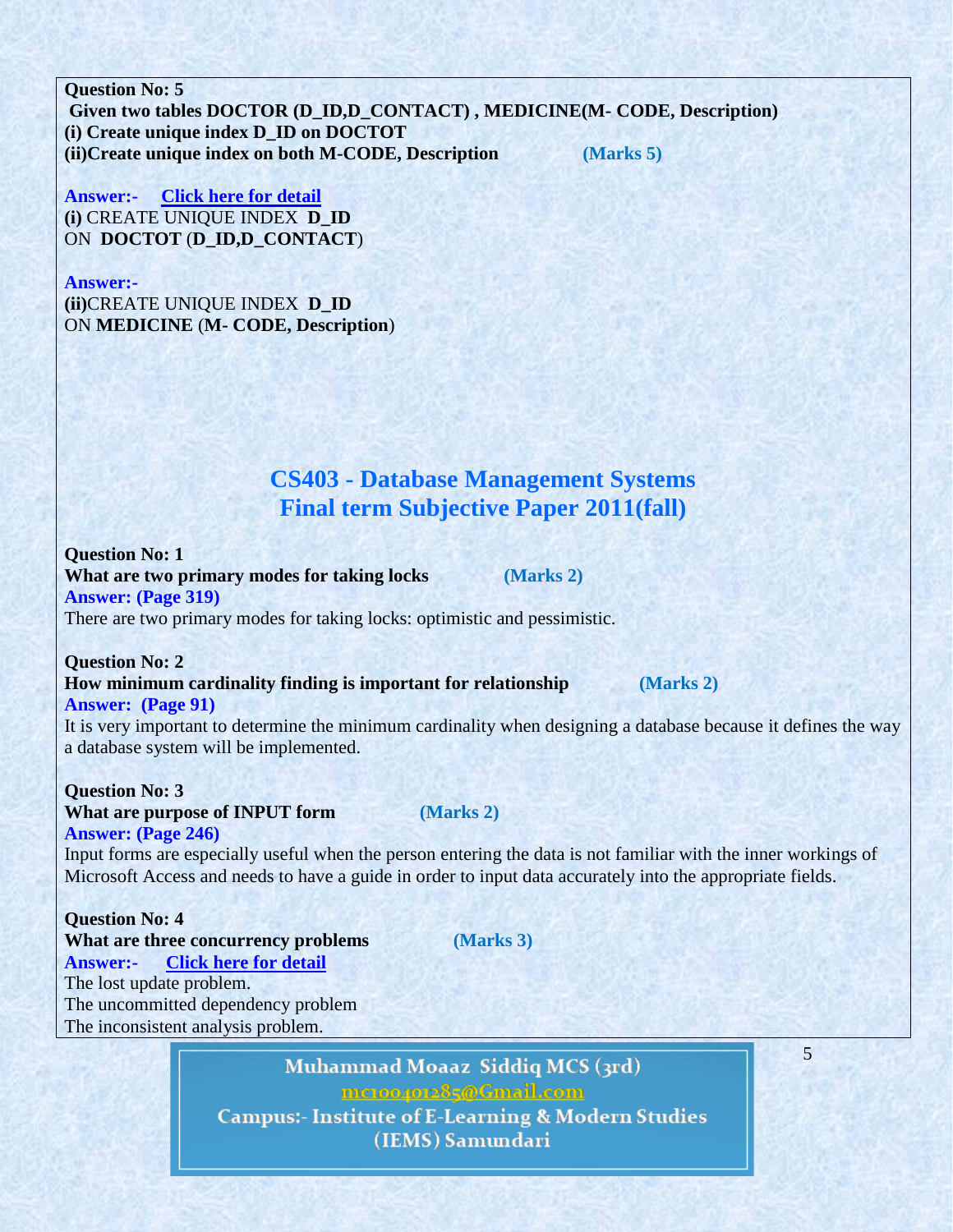# **Question No: 5 Define composite key (Marks 3)**

### **Answer:- [Click](http://fuchangmiao.blogspot.com/2008/08/composite-primary-keys.html) here for detail**

A primary key can consist of one or more columns of a table. When two or more columns are used as a primary key, they are called a composite key.

### **Question No:5 What is purpose behind HAVING clause (Marks 3) Answer:- (Page 223)**

The HAVING clause is used in combination with the GROUP BY clause. It can be used in a SELECT statement to filter the records that a GROUP BY returns. At times we want to limit the output based on the corresponding sum (or any other aggregate functions).

# **Question No: 6**

## **Write down five features of VIEWS (Marks 5) Answer: (Page 281)**

1. A database view displays one or more database records on the same page.

- 2. A view can display some or all of the database fields.
- 3. Views have filters to determine which records they show.
- 4. Views can be sorted to control the record order and grouped to display records in related sets.
- 5. Views have other options such as totals and subtotals.

## **Question No: 7**

# **What is purpose of VIEWS in DBMS (Marks 5)**

# **Answer:- (Page 280,281)**

Views are generally used to focus, simplify, and customize the perception each user has of the database. Views can be used as security mechanisms by allowing users to access data through the view, without granting the users permissions to directly access the underlying base tables of the view.

Most users interact with the database using the database views. A key to creating a useful database is a wellchosen set of views. Luckily, while views are powerful, they are also easy to create.

# **Question No: 8**

**Write down syntax for IN clause --5 marks Answer:- [Click](http://www.w3schools.com/sql/sql_in.asp) here for detail** SELECT column name(s) FROM table\_name

WHERE column\_name IN (value1, value2,...)

# Muhammad Moaaz Siddiq MCS (3rd) mctoo4ot285@Gmail.com **Campus:- Institute of E-Learning & Modern Studies**

(IEMS) Samundari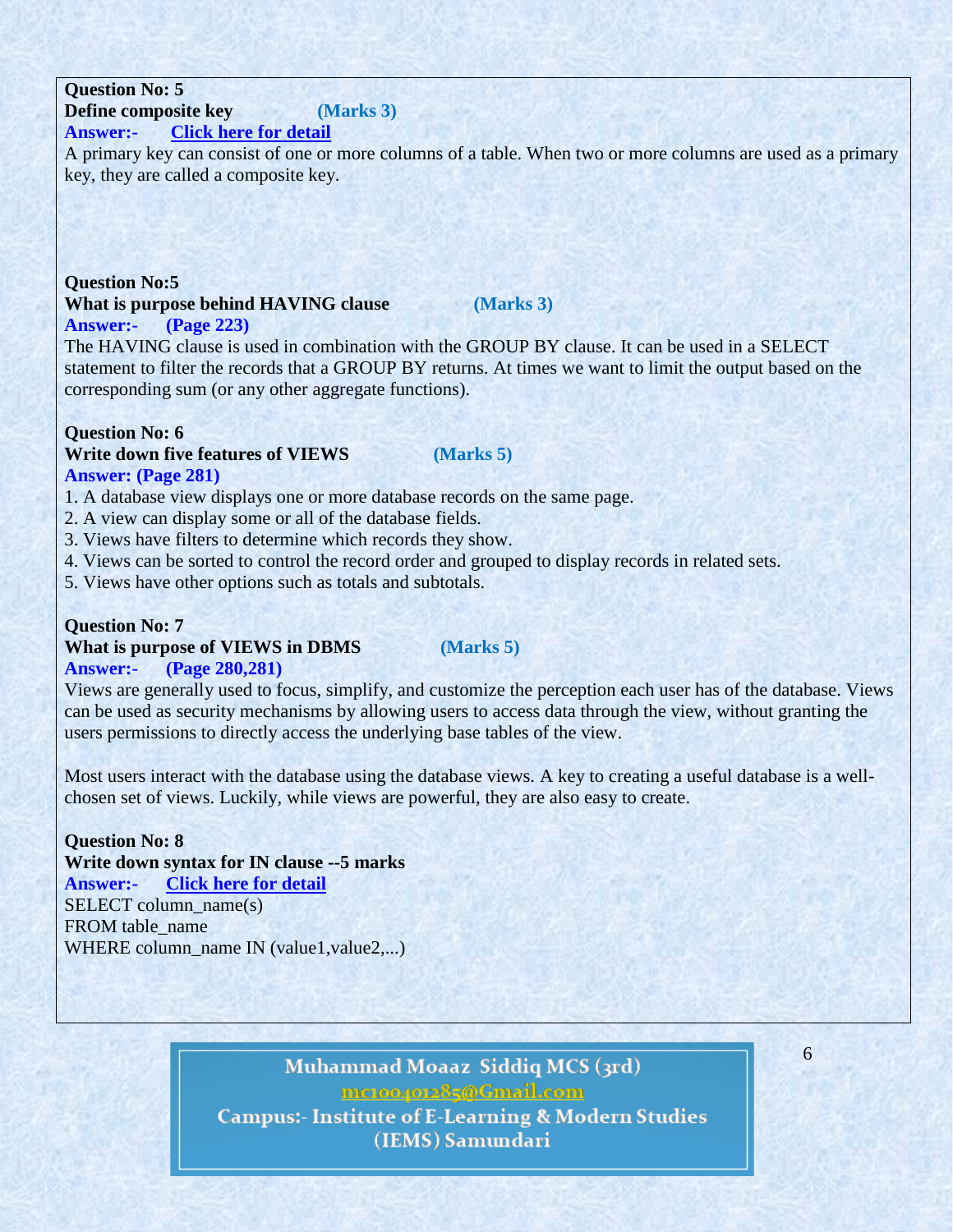# **Question No: 9 Differentiate Total and Partial completeness (Marks 5) Answer:- (Page 103)**

# **Total Completeness:**

Total Completeness constraint exist only if we have a super type and some subtypes associated with that supertype, and the following situation exists between the super type and subtype.

All the instances of the supertype entity must be present in at one of the subtype entities, i.e.—there should be not instance of the supertype entity which does not belong to any of the subtype entity.

### **Partial Completeness Constraint:**

This type of completeness constraint exists when it is not necessary for any supertype entity to have its entire instance set to be associated with any of the subtype entity.

This type of situation exists when we do not identify all subtype entities associated with a supertype entity, or ignore any subtype entity due to less importance of least usage in a specific scenario.

# **CS403 - Database Management Systems Final term Subjective Paper 2011(fall)**

### **Question No: 1**

**What is a transaction? What are ACID properties? Answer: (Page 291)**

A transaction can be defined as an indivisible unit of work comprised of several operations, all or none of which must be performed in order to preserve data integrity.

ACID properties: Atomicity Consistency: Isolation: Durability:

### **Question No: 2**

**What happened when lack of durability in transaction?**

### **Answer:-** Click here for [detail](http://searchdatamanagement.techtarget.com/feature/Transaction-processing-system-examples-and-SOA-approaches)

In case of lack of durability, if the transaction programs fails, or the operating system fails, once the transaction has committed, all updates will be loss.

# **Question No: 3**

**What is alternate key? Answer:- (Page 83)**

Candidate keys which are not chosen as the primary key are known as alternate keys.

Muhammad Moaaz Siddiq MCS (3rd) mctoo4ot285@Gmail.com **Campus:- Institute of E-Learning & Modern Studies** (IEMS) Samundari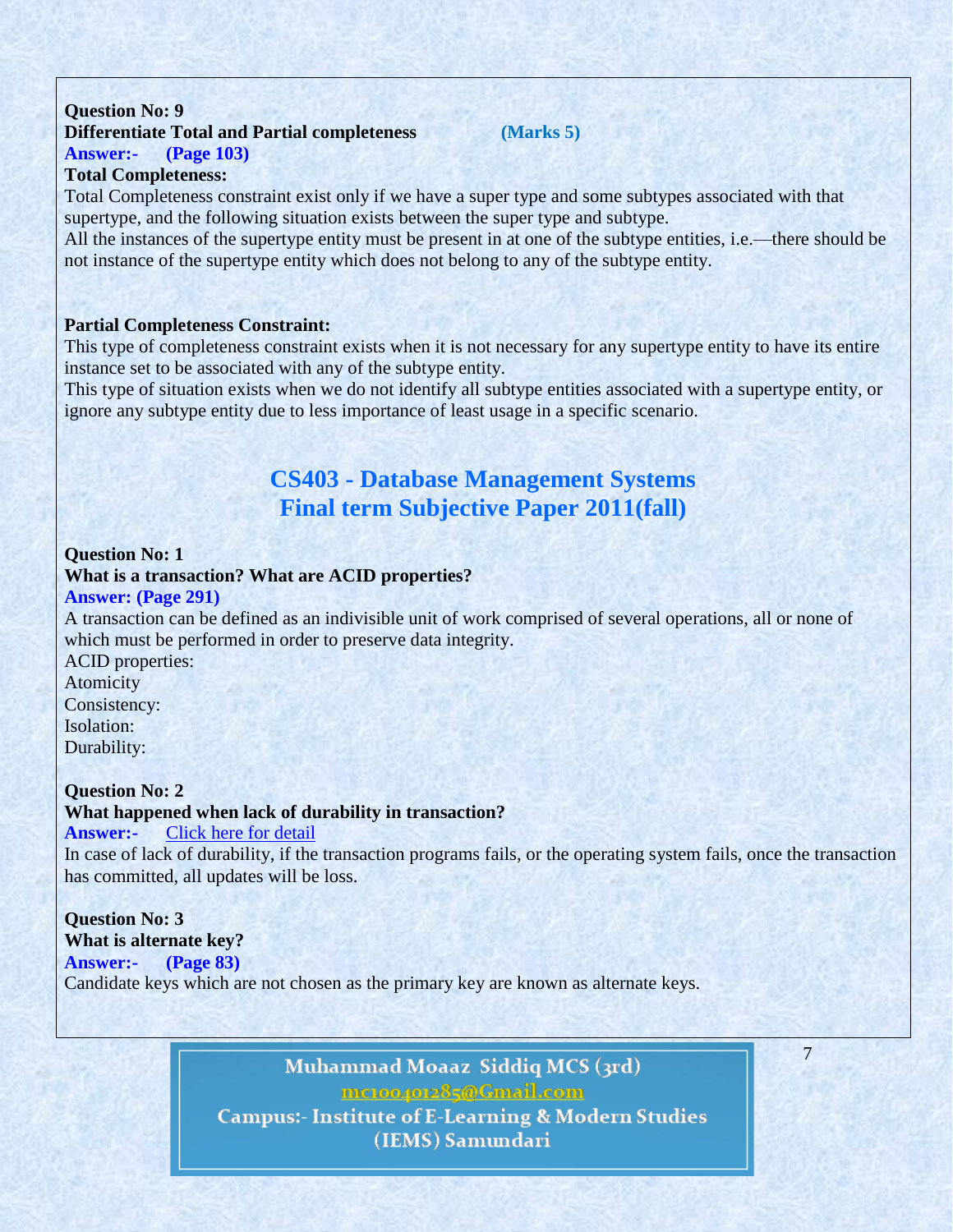### **Question No: 4 What are five features of Views? Answer:- rep**

**Question No:5 Difference between Delete and truncate commands? Answer:-** Click here for [detail](http://www.orafaq.com/faq/difference_between_truncate_delete_and_drop_commands)

The DELETE command is used to remove rows from a table while TRUNCATE removes all rows from a table After DELETE you need to COMMIT or ROLLBACK the transaction to make the change permanent or to undo it while In TRUNCATE The operation cannot be rolled back IN DELETE triggers will be fired while in TRUNCATE no triggers will be fired. TRUCATE is faster and doesn't use as much undo space as a DELETE

### **Question No: 6 What is the purpose of DML commands?**

# **Answer:- (Page 200)**

Data Manipulation is retrieval, insertion, deletion and modification of information from the database. A DML is a language, which enables users to access and manipulate data. The goal is to provide efficient human interaction with the system.

### **Question No: 7 What is serial execution?**

# **Answer:- (Page 312)**

Serial execution is an execution where transactions are executed in a sequential order, that is, one after another.

**Question No: 8 What are the features of indexed serial execution?**

**Question No: 9 What is Unary and Ternary relationship? Answer:- (Page 87 & 88)** Unary Relationship An ENTITY TYPE linked with itself, also called recursive relationship. Ternary Relationship A Ternary relationship is the one that involves three entities

# **CS403 - Database Management Systems Final term Subjective Paper 2011(fall)**

**Question No: 1 What is the difference between Commit and rollback? (Marks 2) Answer:- rep**

Muhammad Moaaz Siddiq MCS (3rd) mctoo4ot285@Gmail.com **Campus:- Institute of E-Learning & Modern Studies** (IEMS) Samundari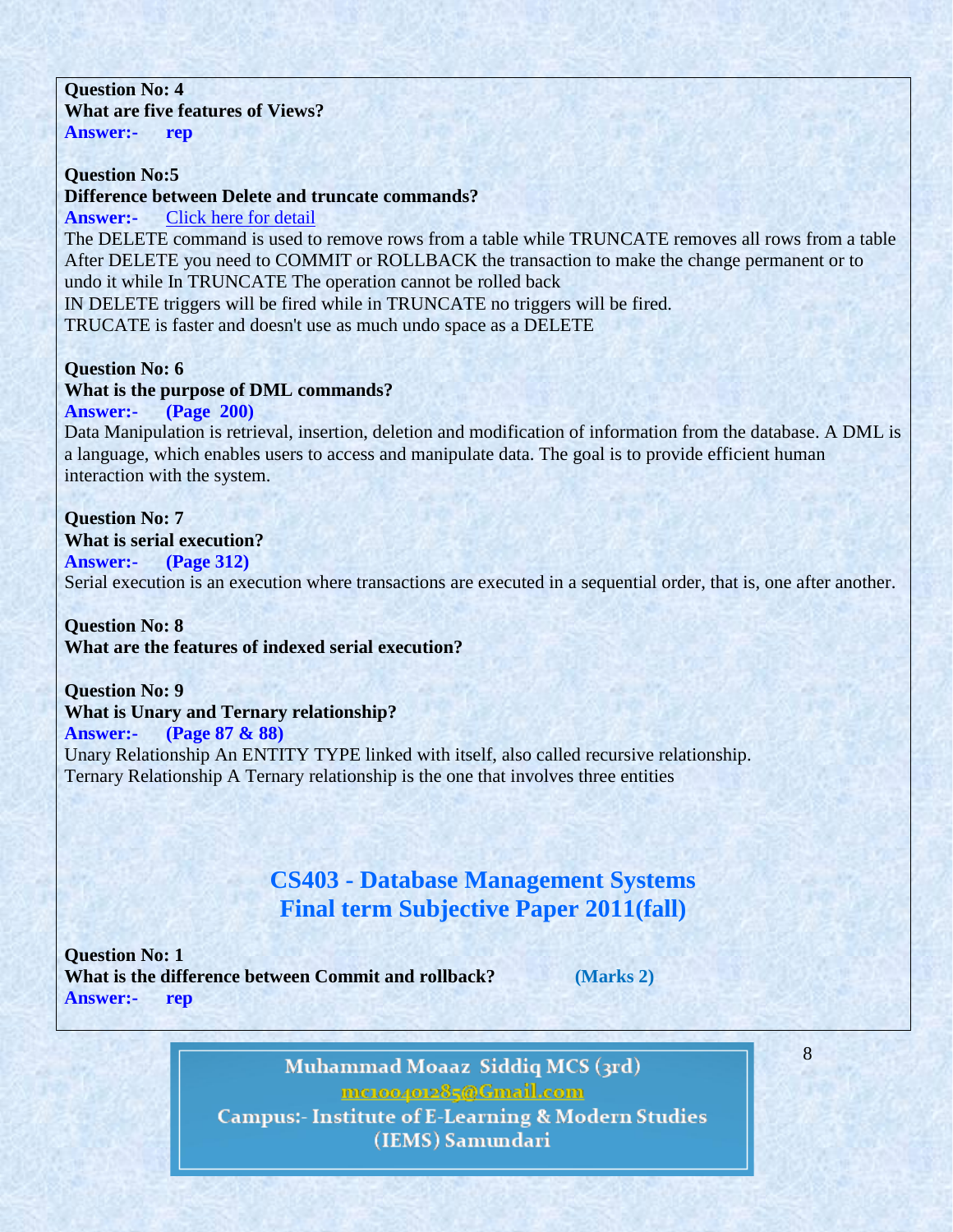| <b>Answer:-</b> (Page 167)                                                                                    |  |  |  |  |
|---------------------------------------------------------------------------------------------------------------|--|--|--|--|
| There is no multi valued (repeating group) in the relation multiple values create problems in performing      |  |  |  |  |
| operations like select or join                                                                                |  |  |  |  |
|                                                                                                               |  |  |  |  |
| <b>Question No: 3</b>                                                                                         |  |  |  |  |
| Why will you prefer direct access over sequential access?<br>(Marks 2)                                        |  |  |  |  |
| <b>(Page 261)</b><br><b>Answer:-</b>                                                                          |  |  |  |  |
| Sequential files provide access only in a particular sequence. That does not suit many applications since it  |  |  |  |  |
| involves too much time. Some mechanism for direct access is required                                          |  |  |  |  |
|                                                                                                               |  |  |  |  |
| <b>Question No: 4</b>                                                                                         |  |  |  |  |
| What type of information is stored in data dictionary?<br>(Marks 3)                                           |  |  |  |  |
| <b>(Page 64)</b><br><b>Answer:-</b>                                                                           |  |  |  |  |
| Data dictionaries store all the various schema and file specifications and their locations. They also contain |  |  |  |  |
| information about which programs use which data and which users are interested in which reports.              |  |  |  |  |
|                                                                                                               |  |  |  |  |
| <b>Question No: 5</b>                                                                                         |  |  |  |  |
| What problem occurs when data concurrency is not controlled?<br>(Marks 3)                                     |  |  |  |  |
| <b>Answer:-</b><br>rep                                                                                        |  |  |  |  |
|                                                                                                               |  |  |  |  |
| <b>Question No: 6</b>                                                                                         |  |  |  |  |
| $\sim$ $\sim$ $\sim$ $\sim$                                                                                   |  |  |  |  |

**What is the problem which occur in normalization of 1 form of normalization (Marks 2)**

**What is the purpose of file protection? (Marks 3) Answer:- (Page 261)**

**Question No: 2**

When multiple users have access to files, it may be desirable to control by whom and in what ways files may be accessed. This control is known as file protection.

**Question No: 7 What are database objects? (Marks 5) Answer:-** Click here for [detail](http://en.wikipedia.org/wiki/Object_database)

An object database (also object-oriented database management system) is a database management system in which information is represented in the form of objects as used in object-oriented programming. Object databases are different from relational databases and belong together to the broader database management system.

**Question No: 8 Write sql statement for display list of persons in table PERSON and show only that records whose first name is Ahmed and who's Last name is Ali (Marks 5) Answer:-**  CREATE TABLE Persons1

FirstName varchar(15), LastName varchar(15),

(

Muhammad Moaaz Siddiq MCS (3rd) mctoo4ot285@Gmail.com **Campus:- Institute of E-Learning & Modern Studies** (IEMS) Samundari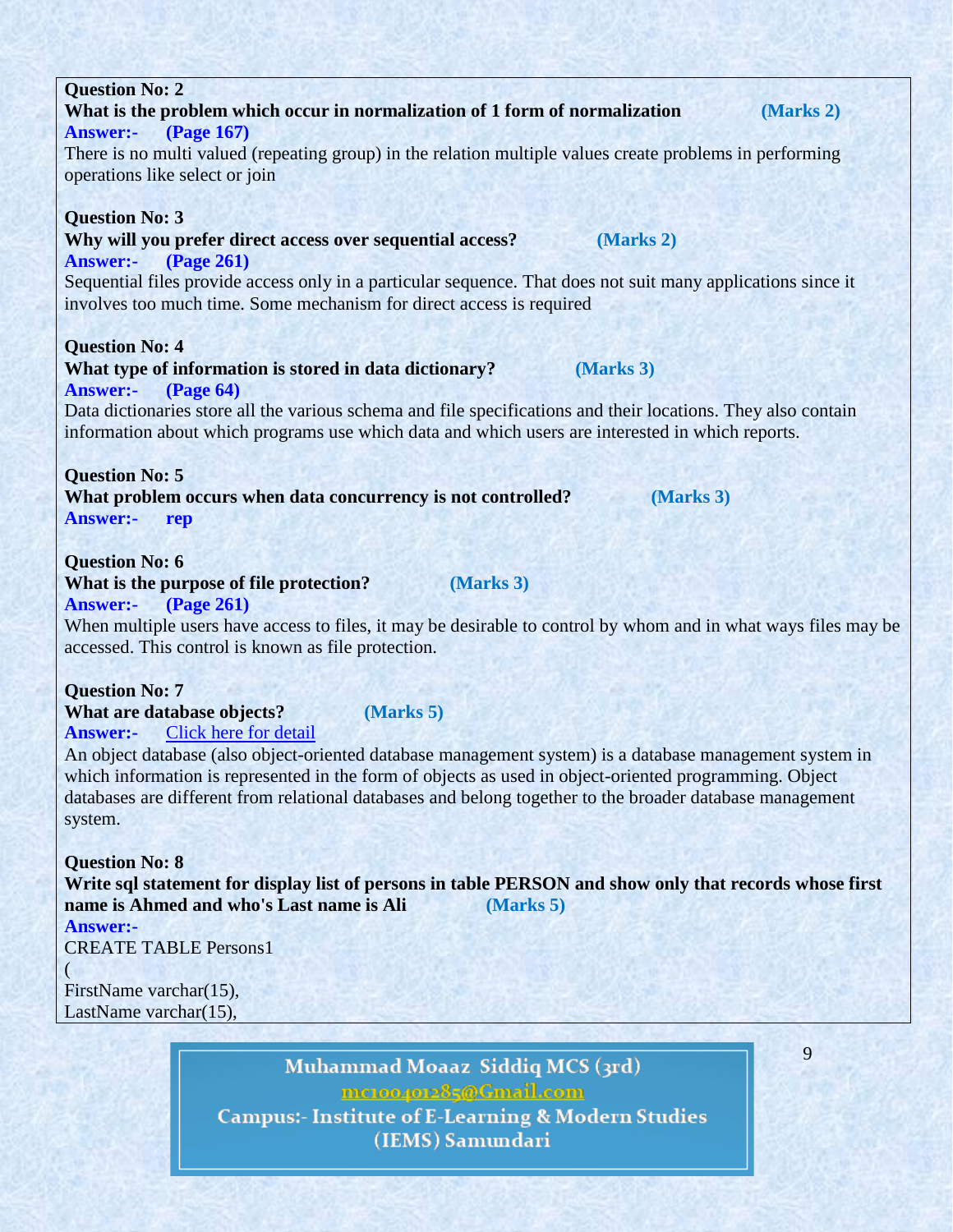Address varchar(15), City varchar $(15)$  $\lambda$ 

INSERT INTO Persons1 VALUES ('aslam','kashif','civil line','Karachi')

INSERT INTO Persons1 VALUES ('shahid','ali','Defence','Lahore')

INSERT INTO Persons1 VALUES ('kamran','shaheen','Shadman','Faisalabad')

INSERT INTO Persons1 VALUES ('Ahmad','Ali','Muslim Town','Multan')

INSERT INTO Persons1 VALUES ('shamas','khan','shah street','Koita')

SELECT \* FROM Persons1 WHERE FirstName='Ahmad' AND LastName='Ali'

**Question No: 9 What is unary and ternary Relationship? (Marks 5) Answer:- rep**

# **CS403 - Database Management Systems Final term Subjective Paper 2011(fall)**

**Question No: 1 Application programmer as user of database systems, (Marks 5) Answer:- (Page 24)**

Application programmers design the application according to the needs of the other users of the database in a certain environment. Application programmers are skilled people who have clear idea of the structure of the database and know clearly about the needs of the organizations.

### **Question No:2**

**Answer:-** Click here for [detail](http://www.slightbook.com/iquestions/showanswers/Define_rollback_and_rollforward.aspx)

**Differentiate between rollback and rollforward. (Marks 5)**

Rollback :- Undoing the changes made by a transaction before it commits or to cancel any changes to a database made during the current transaction

RollForward :- Re-doing the changes made by a transaction after it commits or to overwrite the changed calue again to ensure consistency

> Muhammad Moaaz Siddiq MCS (3rd) mctoo4ot285@Gmail.com **Campus:- Institute of E-Learning & Modern Studies** (IEMS) Samundari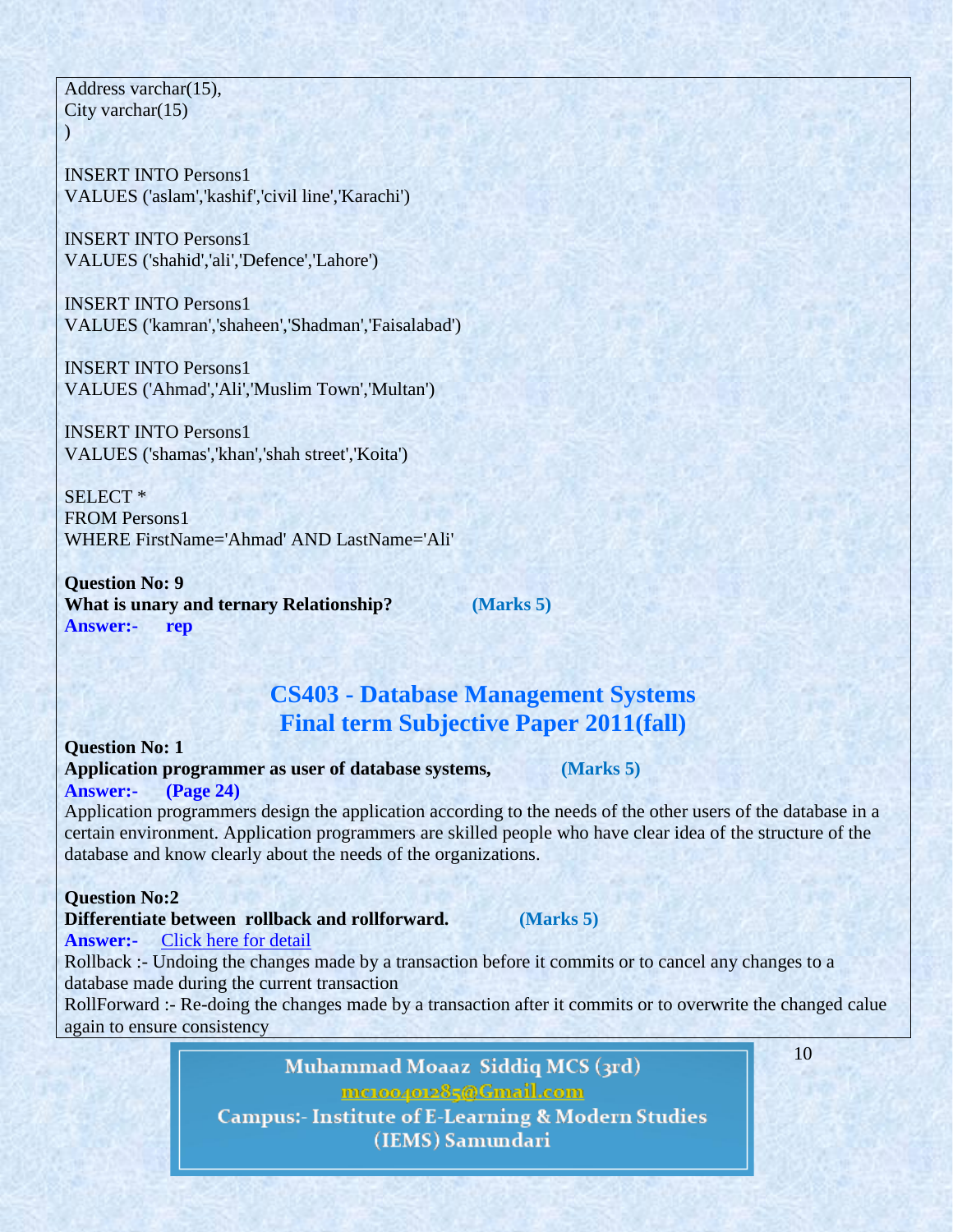**Question No: 3 why will you prefer delete command on drop command while deleting a table (Marks 5) Answer:- http://stackoverflow.com/questions/1143915/what-is-the-difference-between-drop-tableand-delete-table-in-sql-server**

Drop table. it will delete complete table from th Database.it can not retrieved back. Delete is used to deleting data from the table... Data can be retrieved using Rollback.

**Question No: 4 how many number of clusters are used in database and reason of limit**

**Question No: 5 purpose of having clause Answer:- rep**

**Question No: 6 purpose of protection Answer:- rep**

**Question No: 7 explain data independency Answer:- (Page 16)**

Data and programs are independent of each other, so change is once has no or minimum effect on other. Data and its structure is stored in the database where as application programs manipulating this data are stored separately, the change in one does not unnecessarily effect other.

# **Question No: 8**

**two types of interface Answer:- (Page 240)**

Following are the two types of user interfaces:

• Text based

• Graphical User Interface (GUI) most commonly called as Forms

**Question No: 9**

**Write DML statement that changes the values of one or more than one attribute based on some condition.**

**Answer:- (Page 208)**

The UPDATE statement changes the values of one or more columns based on some condition.

# **Question No: 10**

**Describe insertion anomaly**

**Answer:-** Click here for [detail](http://www.blurtit.com/q789431.html)

**i**nsertion anomaly indicates that we cannot insert a fact about one entity until we have an additional fact about another entity. Suppose we want to store the information that the cost of car is Rs. 14,00,000, but we cannot

> Muhammad Moaaz Siddiq MCS (3rd) mctoo4ot285@Gmail.com **Campus:- Institute of E-Learning & Modern Studies** (IEMS) Samundari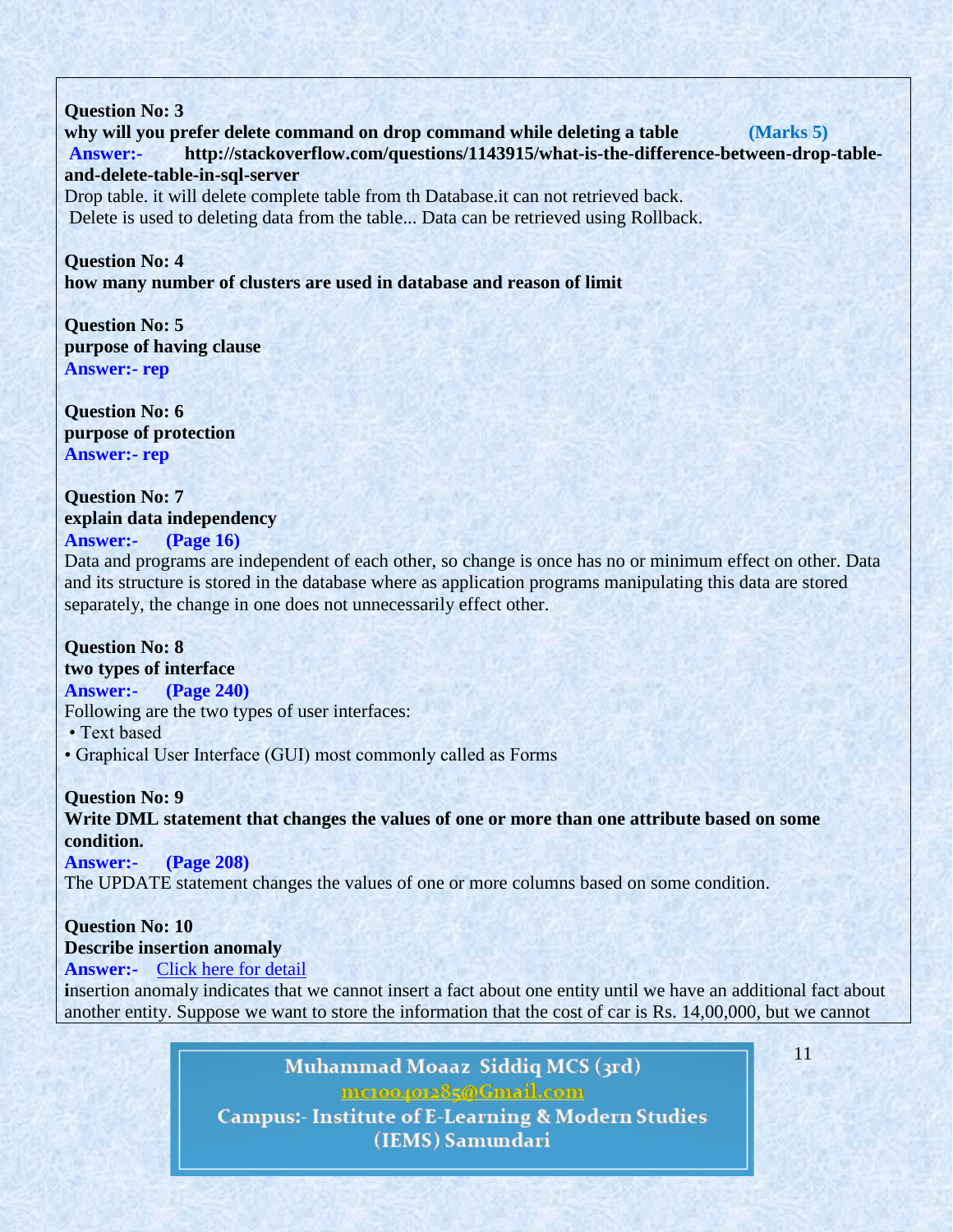enter this data into the relation until the data about the car is entered into the relation.

**Question No: 11 COMMIT and ROLLBACK Answer:- rep**

# **CS403 - Database Management Systems Final term Subjective Paper 2011(fall)**

**Question No: 1 What is the purpose of IN Functions? Answer:- (Page 218)** The IN function helps reduce the need to use multiple OR conditions. It is sued to check in a list of values.

**Question No: 2 In which situation join is used? Answer:-** Click here for [detail](http://www.w3schools.com/sql/sql_join.asp) The JOIN keyword is used in an SQL statement to query data from two or more tables, based on a relationship between certain columns in these tables. Tables in a database are often related to each other with keys.

**Question No: 3 What is serial execution? Answer: - rep**

**Question No: 4 Write three advantages of views? Answer: - rep**

**Question No: 5 What are locking protocols, explain? Answer:- (Page 297)**

A locking protocol is a set of rules to be followed by each transaction (and enforced by the DBMS), in order to ensure that even though actions of several transactions might be interleaved, the net effect is identical to executing all transactions in some serial order.

### **Question No: 6 What is rehashing?**

# **Answer:- (Page 267)**

Re-hashing schemes use a second hashing operation when there is a collision. If there is a further collision, we re-hash until an empty "slot" in the table is found. The re-hashing function can either be a new function or a reapplication of the original one.

> Muhammad Moaaz Siddiq MCS (3rd) mctoo4ot285@Gmail.com **Campus:- Institute of E-Learning & Modern Studies** (IEMS) Samundari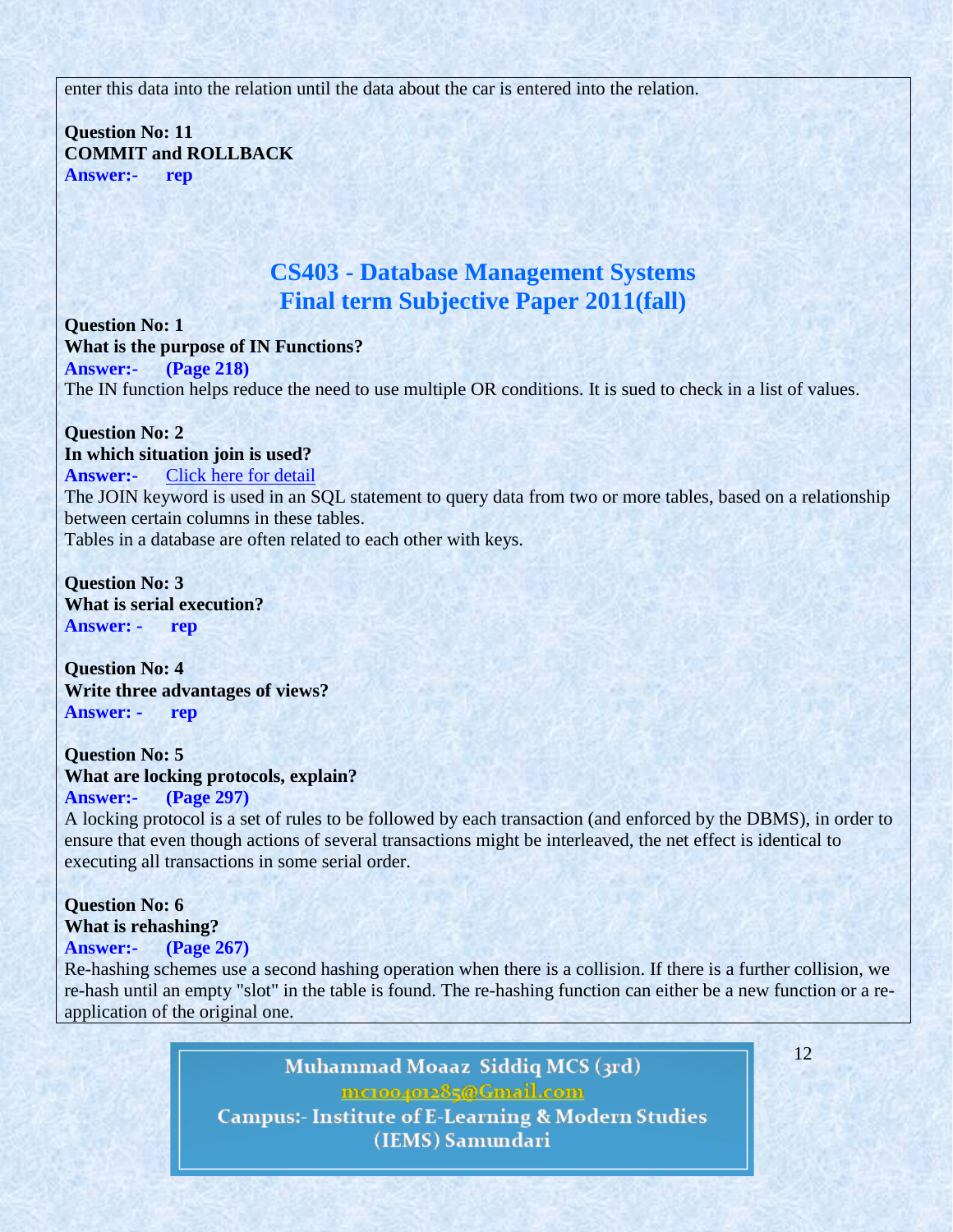### **Question No: 7 In which situation self join is used? Answer:- (Page 231)**

In self join a table is joined with itself. This operation is used when a table contains the reference of itself through PK, that is, the PK and the FK are both contained in the same table supported by the referential integrity constraint.

# **Question No: 8**

**Why direct access is preferred over sequential access? Answer:- rep**

### **Question No: 9 Define the domain of attribute? (Marks 2) Answer:- (Page 76)**

# Domain is the set of possible values that an attribute can have, that is, we specify a set of values either in the form of a range or some discrete values, and then attribute can have value out of those values.

# **CS403 - Database Management Systems Final term Subjective Paper 2011(fall)**

### **Question No:1 Explain Secondary key and give it"s an example. Answer:-** Click here for [detail](http://www.sqa.org.uk/e-learning/MDBS01CD/page_15.htm)

An entity may have one or more choices for the primary key. Collectively these are known as candidate keys. One is selected as the primary key. Those not selected are known as secondary keys.

For example, an employee has an employee number, a National Insurance (NI) number and an email address. If the employee number is chosen as the primary key then the NI number and email address are secondary keys. However, it is important to note that if any employee does not have a NI number or email address (i.e.: the attribute is not mandatory) then it cannot be chosen as a primary key.

### **Question No: 2**

### **Three Factors when designing an indexed sequential file. Answer:- (Page 261)**

The simplest indexing structure is the single-level one: a file whose records are pair's key-pointer, where the pointer is the position in the data file of the record with the given key.

> Muhammad Moaaz Siddiq MCS (3rd) mctoo4ot285@Gmail.com **Campus:- Institute of E-Learning & Modern Studies** (IEMS) Samundari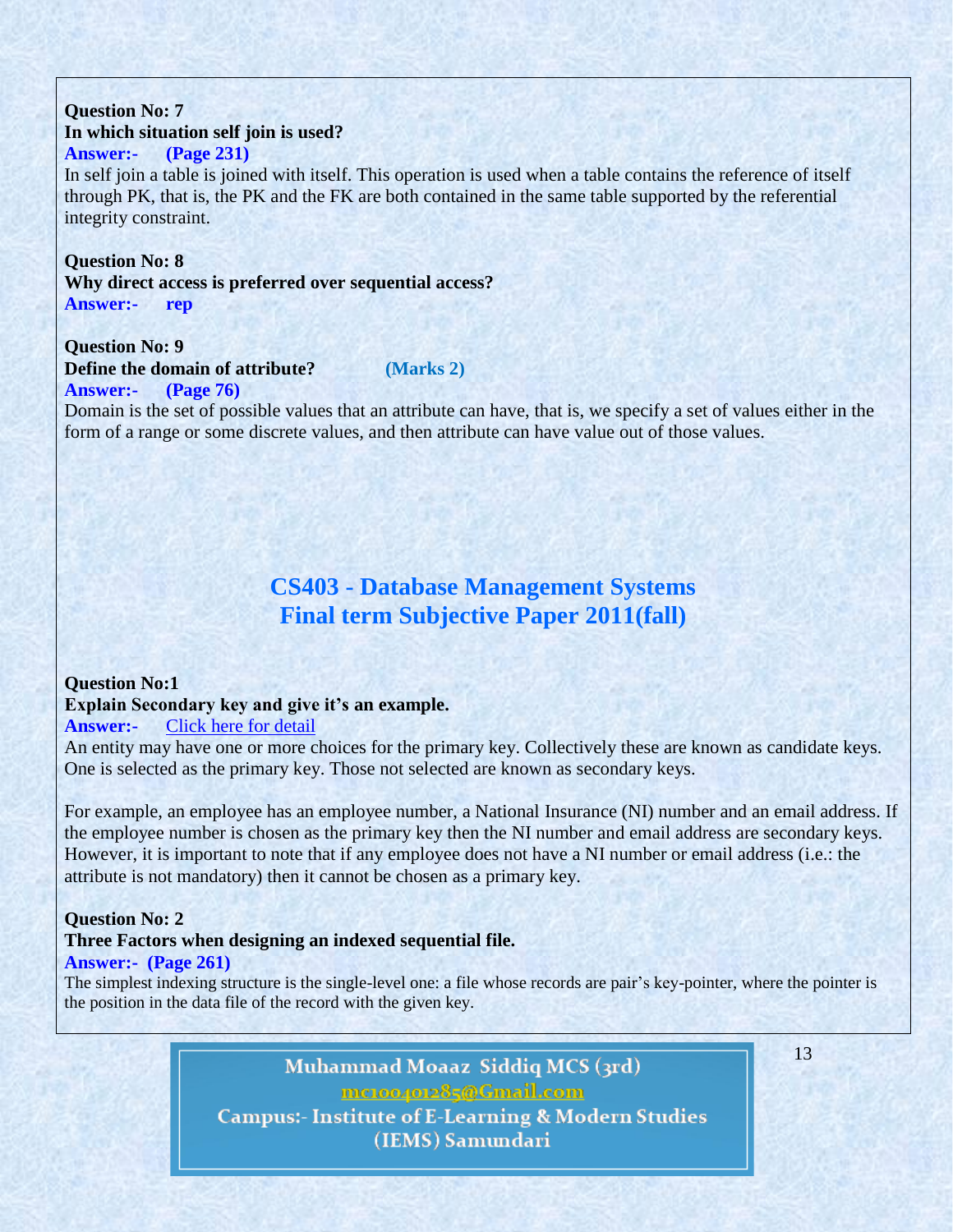### **Question No: 3 Procedure which truncates command removes the data.**

# **Answer:- (Page 207)**

The TRUNCATE is used to delete all the rows of any table but rows would exist. If we want to remove all records we must use TRUNCATE.

**Question No: What is the mean of "Operational maintenance" of database? Answer:- (Page 56)** Maintenance means to check that all parts of the system are working and once the testing of the system is completed the periodic maintenance measure are performed on the system to keep the system in working order.

**Question No: Three problems which concurrency not controlled. Answer:- rep**

**Question No: Two primary modes of taking locks. Answer:- rep**

**Question No: What is the basics purpose of window control? Give an example. Answer:- (Page 244)** Used to take input and display output like buttons, checkboxes etc.

**Question No: Why prefer direct access over sequential access of files. Answer:- rep**

**Question No: Name two types of completeness Constraint. Answer:- (Page 103)**

There are two types of completeness constraints, partial completeness constraints and total completeness constraints

**Question No: Basic Syntax of INDEX. Answer:-** Click here for [detail](http://www.w3schools.com/sql/sql_create_index.asp) CREATE INDEX index\_name ON table\_name (column\_name)

> Muhammad Moaaz Siddiq MCS (3rd) mctoo4ot285@Gmail.com **Campus:- Institute of E-Learning & Modern Studies** (IEMS) Samundari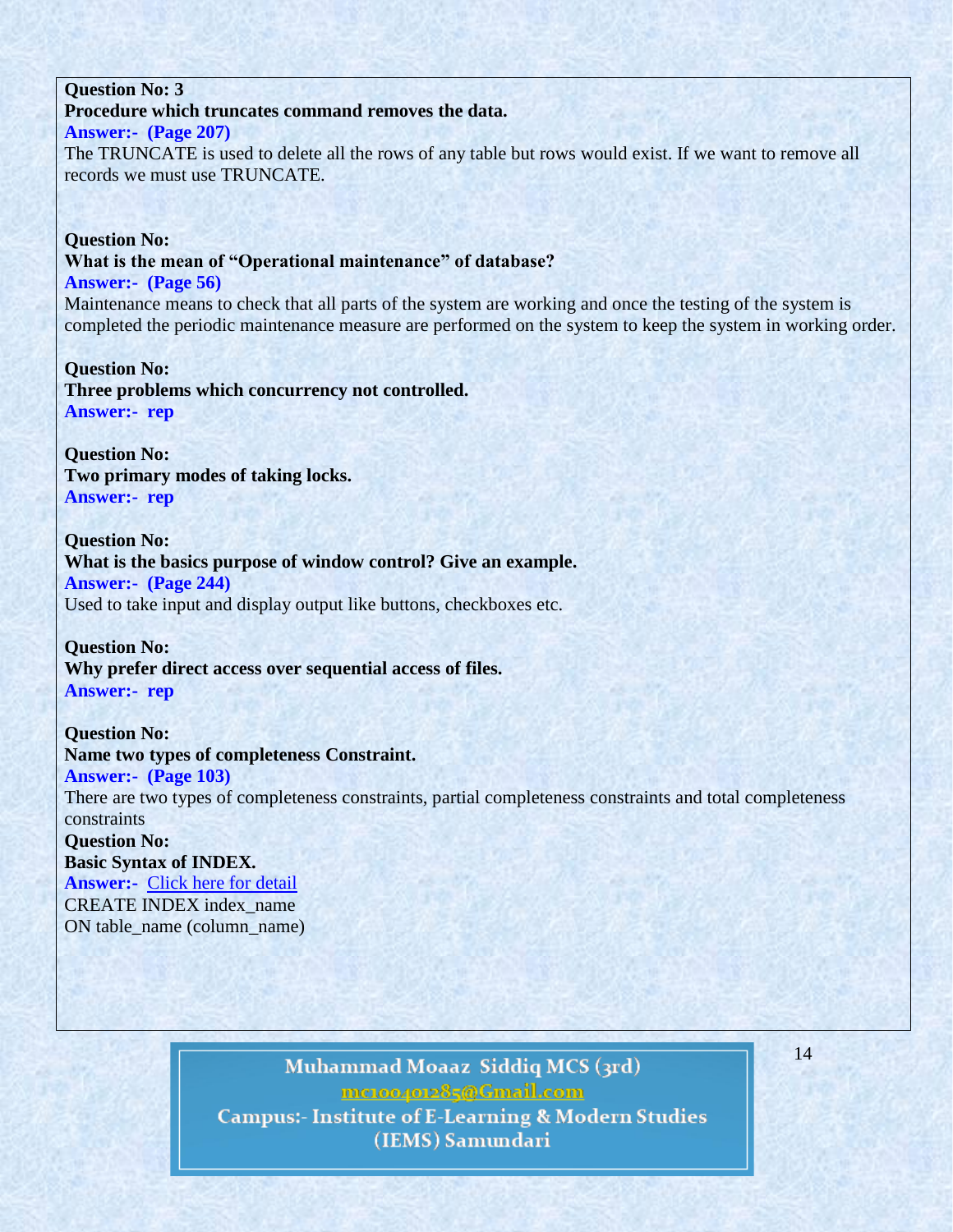# **CS403 - Database Management Systems Final term Subjective Paper 2011(fall)**

**Question No: Write any two similarities between matererialized views and indexs (Marks 2) Answer:- rep**

**Question No: Name two types of data dictionary (Marks 2) Answer:- (Page 65)** Types of Data Dictionaries: Integrated Free Standing

**Question No: What is the role of commit (Marks 2) Answer:- rep**

**Question No: Write an sql statement to remove an index called Index Number (Marks 2) Answer:-** Click here for [detail](http://www.w3schools.com/sql/sql_drop.asp) DROP INDEX Syntax for MS SQL Server: DROP INDEX table\_name. Index Number

**Question No: In context with transaction what does the ACID Stands for (Marks 2) Answer:- (Page 291)** Atomicity Consistency isolation durability.

**Question No: States the major disadvantage of creating and using index (Marks 3) Answer:-** Click here for [detail](http://www.mysqlfaqs.net/mysql-faqs/Indexes/What-are-advantages-and-disadvantages-of-indexes-in-MySQL) Firstly, the indexes take up disk space. Secondly, the indexes slow down the speed of writing queries, such as INSERT, UPDATE and DELETE.

**Question No: Write two factors which enforce a relation into send normal form (Marks 3) Answer:- (Page 166)** eliminate redundant data ensure data dependencies make sense

> Muhammad Moaaz Siddiq MCS (3rd) mc.compress@Gmail.com **Campus:- Institute of E-Learning & Modern Studies** (IEMS) Samundari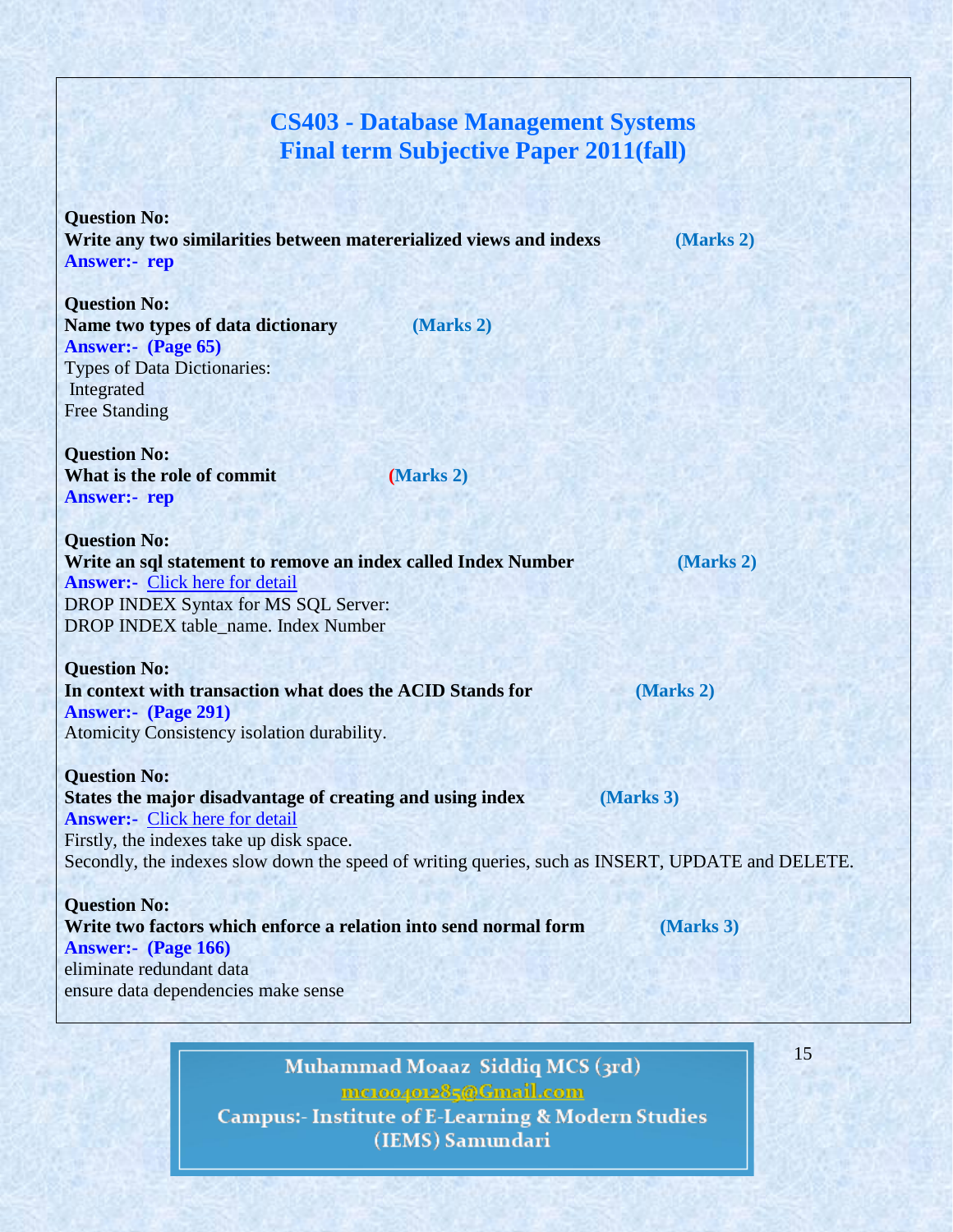#### **Write any five advantage of database system (Marks 5) Answer:-** Click here for [detail](http://www.cl500.net/pros_cons.html)

Reduced data redundancy Reduced updating errors and increased consistency Greater data integrity and independence from applications programs Improved data access to users through use of host and query languages Improved data security

**Question No: Describe To\_Date() function (Marks 5) Answer:-** Click here for [detail](http://docs.oracle.com/cd/B14117_01/olap.101/b10339/x_stddev020.htm)

The TO\_DATE function converts a formatted TEXT or NTEXT expression to a DATETIME value. This function is typically used to convert the formatted date output of one application (which includes information such as month, day, and year in any order and any language, and separators such as slashes, dashes, or spaces) so that it can be used as input to another application.

**Question No: Explain database objects 5 Answer:- rep**

# **CS403 - Database Management Systems Final term Subjective Paper 2011(fall)**

**Question No: Q1- What is Logical data base? Answer:- (Page 187)** In logical data base design we group things logically related through same primary key.

**Question No:**

### **Q2- How do we DELETE row by row from the table ?**

**Answer:-** Click here for [detail](http://www.w3schools.com/sql/sql_delete.asp)

It is possible to delete all rows in a table without deleting the table. This means that the table structure, attributes, and indexes will be intact: DELETE \* FROM table\_name

**Q3- Write down the Three types of view. Answer:- rep**

**Q4- Write down the syntax of command CREATING INDEX. Answer:- rep**

> Muhammad Moaaz Siddiq MCS (3rd) mctoo4ot285@Gmail.com **Campus:- Institute of E-Learning & Modern Studies** (IEMS) Samundari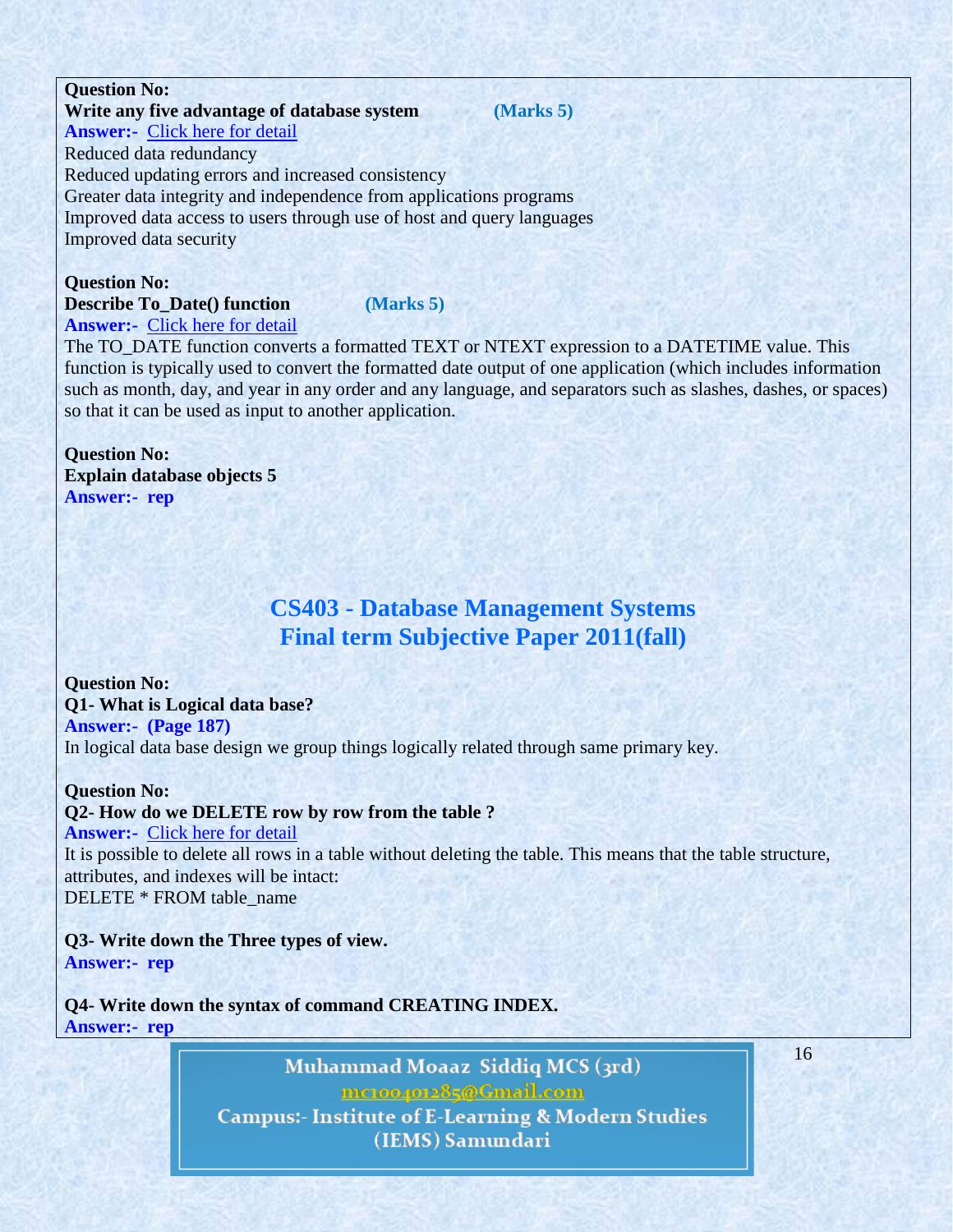## **Q5- What do u mean by GROUP By command**

### **Answer:-** Click here for [detail](http://www.w3schools.com/sql/sql_groupby.asp)

The GROUP BY statement is used in conjunction with the aggregate functions to group the result-set by one or more columns.

# **Q6- Give the implementation of One to many relationship**

**Answer:- (Page 92)**



**One to Many (optional)** 

**Q7- Give similarities between Materialized view and indexes Answer:- rep**

# **CS403 - Database Management Systems Final term Subjective Paper 2011(fall)**

# **Q no: 1 Write the two types of ordered indices? Answer:- (Page 276)** There are Two types of ordered indices: Dense Index: Sparse Index:

### **Q no: 2 Write three types of data Independence? Answer:-** Click here for [detail](http://wiki.answers.com/Q/How_it_is_related_to_data_independence)

- 1. Logical Data Independence
- 2. Physical Data Independence
- 3. View Data Independence

## **Q no: 3 How do we prevent deadlock in DBMS? Answer:- (Page 299)**

# We can prevent deadlocks by giving each transaction a priority and ensuring that lower priority transactions are not allowed to wait for higher priority transactions (or vice versa).

Muhammad Moaaz Siddiq MCS (3rd) mctoo4ot285@Gmail.com **Campus:- Institute of E-Learning & Modern Studies** (IEMS) Samundari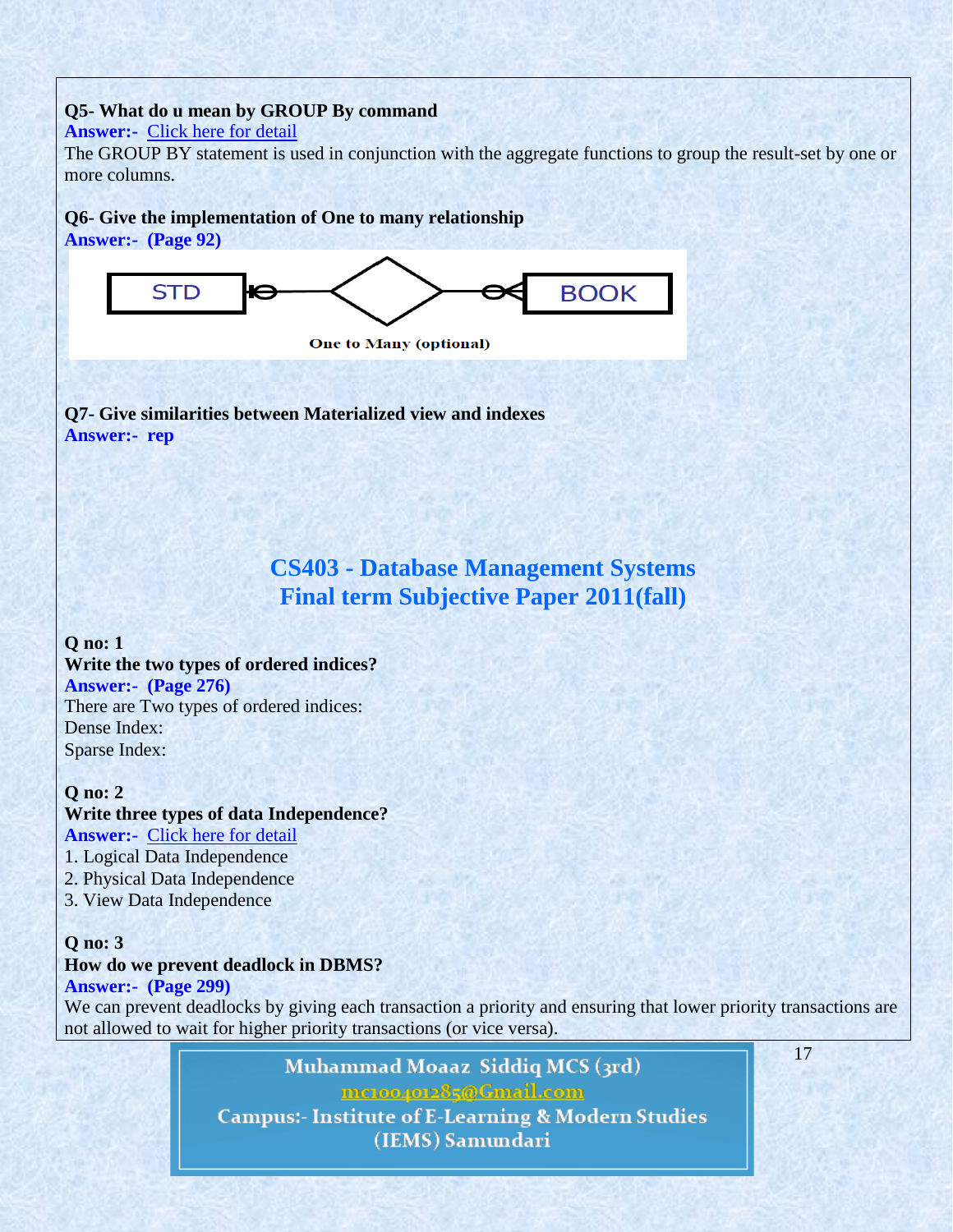# **Q no:4**

# **How the lost Updates are in DBMS?**

## **Answer:- (Page 308)**

Lost Update Problem This problem occurs when multiple users want to update same object at the same time.

## **Q no: 5**

### **Differentiate b/w Clustered Indexes and non Clustered Indexes?**

**Answer:-** Click here for [detail](http://stackoverflow.com/questions/2373906/difference-between-cluster-and-non-cluster-index-in-sql)

# **Cluster Index**

- 1 A cluster index is a form of tables which consist of column and rows.
- 2 Cluster index exists on the physical level
- 3 It sorts the data at physical level
- 4 It works for the complete table
- 5 There is a whole table in form of sorted data 6 A table can contain only one cluster index

### **Non Cluster Index**

- 1 A non cluster index is in the form of a report about the tables.
- 2 They are not created on the physical level but at the logical level
- 3 It does not sort the data at physical level
- 4 A table has 255 non clustered indexes
- 5 A table has many non clustered indexes.
- 6 It work on the order of data

# **Q no: 6 what are the purposes of creating views in DBMS? Answer:- rep**

# **Q no: 7**

# **Write about NOT operators?**

### **Answer:-** Click here for [detail](http://beginner-sql-tutorial.com/sql-logical-operators.htm)

If you want to find rows that do not satisfy a condition, you can use the logical operator, NOT. NOT results in the reverse of a condition. That is, if a condition is satisfied, then the row is not returned.

# Muhammad Moaaz Siddiq MCS (3rd) mctoo4ot285@Gmail.com **Campus:- Institute of E-Learning & Modern Studies** (IEMS) Samundari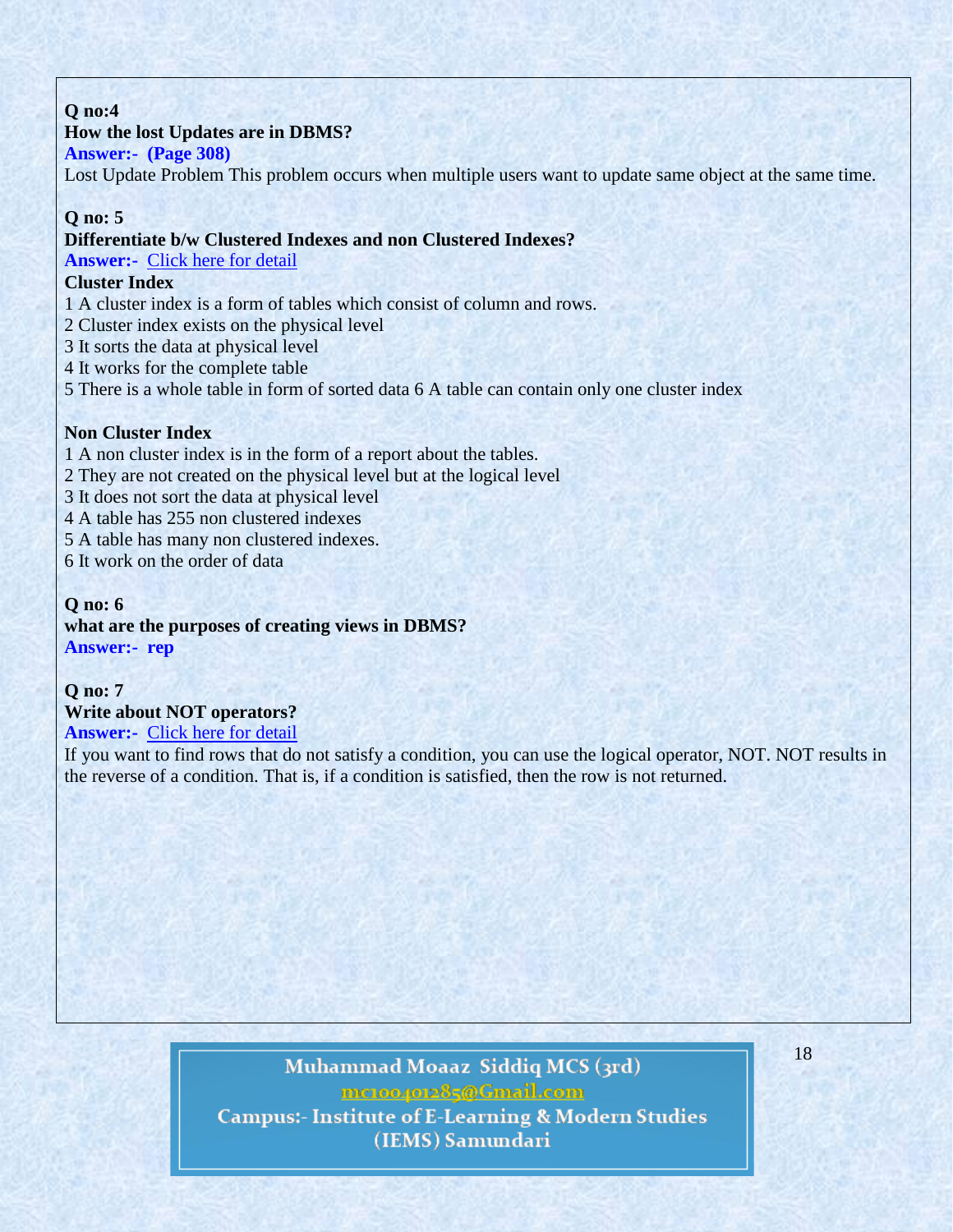# **CS403 - Database Management Systems Final term Subjective Paper 2011(fall)**

**Question#1 (Marks 2)** SELECT \* FRO Persons WHERE Firstname Like "% da %"; **What does the above statement returne? Answer:-** 

Return all records containing L in attribute name 'Firstname' from persons table.

**Question#2 (Marks 2)** What is the difference between Primary key and a unique key with reference to clustered and non-clustered indexes?

### **Answer:-** Click here for [detail](http://stackoverflow.com/questions/1308593/what-is-the-difference-between-a-primary-key-and-a-unique-constraint)

Primary key can not be null but unique can have only one null value. Primary key create the cluster index automatically but unique key not. A table can have only one primary key but unique key more than one.

**Question#3 (Marks 5)** Create a simple index, named "Personal Index" on the LastName field of the person table?

### **Answer:-** Click here for [detail](http://www.1keydata.com/sql/sql-create-index.html)

TABLE person (

)

FirstName char(15), LastName char(15). Address char(50), City char(50), Country char(25),

**CREATE INDEX new\_person\_ LastName on person (LastName)**

**Question#4 (Marks 5)** Writing the basic syntax of adding a record to a table. **Answer:-** Click here for [detail](http://www.w3schools.com/sql/sql_insert.asp) INSERT INTO table\_name VALUES (value1, value2, value3...)

> Muhammad Moaaz Siddiq MCS (3rd) mc.compress@Gmail.com **Campus:- Institute of E-Learning & Modern Studies** (IEMS) Samundari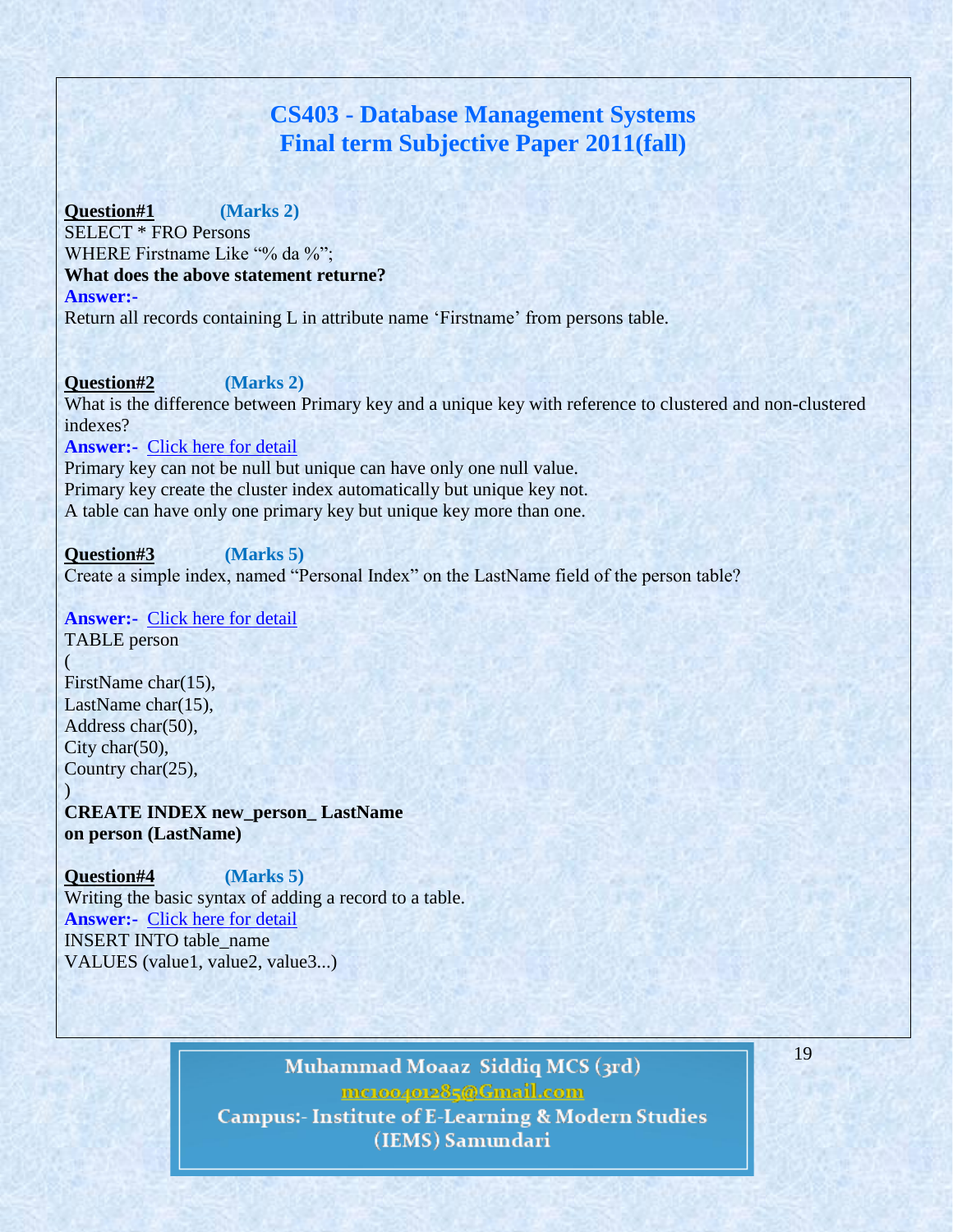### **Question#5 (Marks 5)**

Give 4 similarities between Materialized views and indexes?

**Answer:- (Page 290)**

- They consume storage space.
- They must be refreshed when the data in their master tables changes.
- They improve the performance of SQL execution when they are used for query rewrites.
- Their existence is transparent to SQL applications and users.

### **Question#6 (Marks 3)**

How the stamping approach does works to give priorities to the transactions?

**Question#7 (Marks 3)** Name the primary key modes for taking locks? **Answer:- rep**

**Question#8 (Marks 2)** State any two problems that can come up as a result of inconsistent data base? **Answer:- (Page 307)** Lost Update Problem Uncommitted Update Problem Inconsistent Analysis Problem

# **CS403 - Database Management Systems Final term Subjective Paper 2011(fall)**

### **Question No:**

Q# briefly describes the dynamic view. **(Marks 5) Answer:- (Page 284)**

Dynamic views are those types of views for which data is not stored and the expressions used to build the view are used to collect the data dynamically. These views are not executed only once when they are referred for the first time, rather they are created and the data contained in such views is updated every time the view is accessed or used in any other view or query. Dynamic views generally are complex views, views of views, and views of multiple tables.

### **Question No:**

Q# briefly explains the significance of not null constraint. **(Marks 5) Answer:-** Click here for [detail](http://databases.about.com/od/administration/g/not_null.htm)

NOT NULL constraints in Microsoft SQL Server allow you to specify that a column may not contain NULL values. When you create a new NOT NULL constraint on a database column, SQL Server checks the column's current contents for any NULL values. If the column currently contains NULL values, the constraint creation fails. Otherwise, SQL Server adds the NOT NULL constraint and any future INSERT or UPDATE commands that would cause the existence of a NULL value fail.

> Muhammad Moaaz Siddiq MCS (3rd) mctoo4ot285@Gmail.com **Campus:- Institute of E-Learning & Modern Studies** (IEMS) Samundari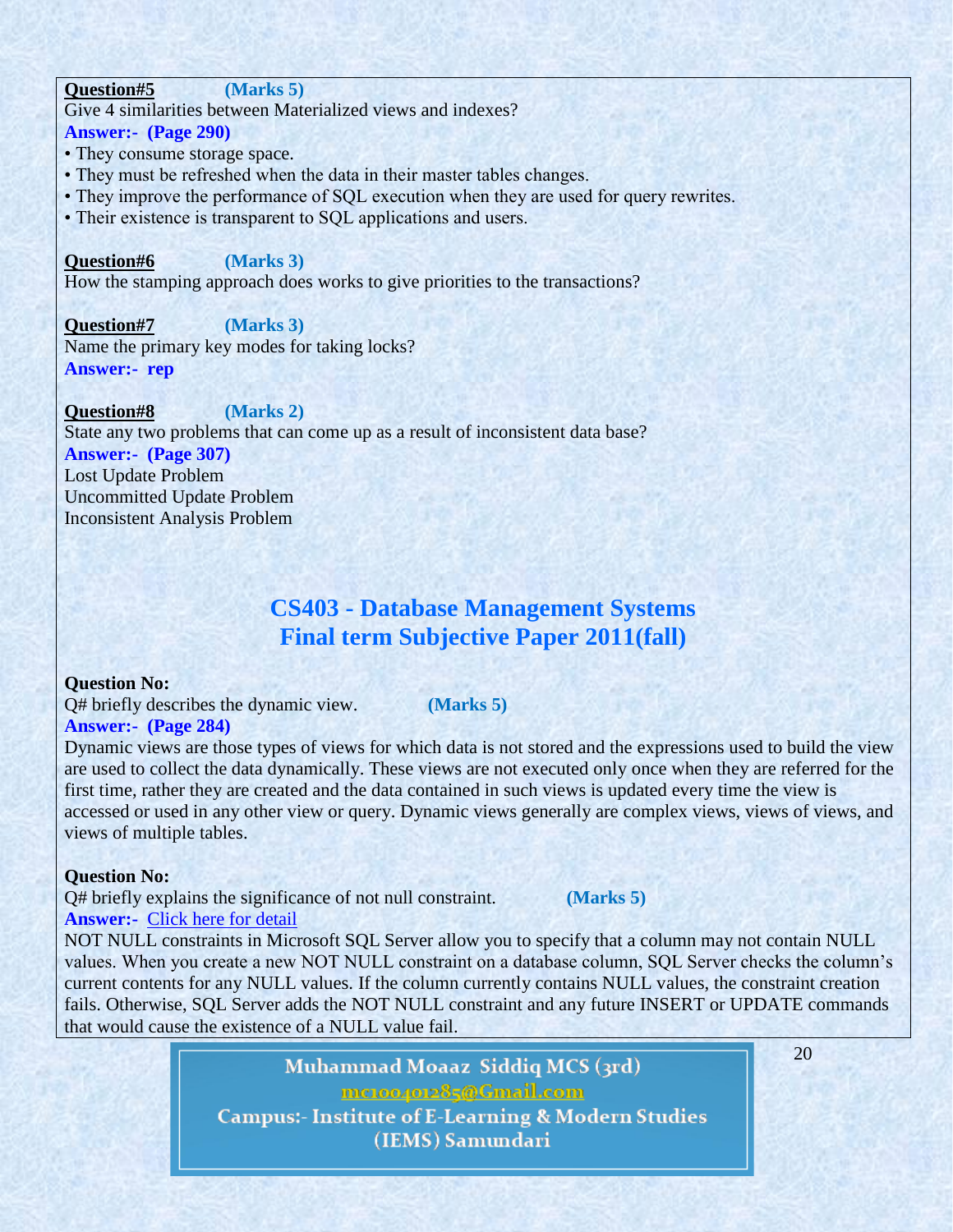| The TRUNCATE is used to delete all the rows of any table but rows would exist. If we want to remove all              |
|----------------------------------------------------------------------------------------------------------------------|
| records we must use TRUNCATE.                                                                                        |
| TRUNCATE TABLE table_name                                                                                            |
| <b>Question No:</b>                                                                                                  |
| Q# why do we need meta data?<br>(Marks 3)                                                                            |
| <b>Answer:- (Page 23)</b>                                                                                            |
| For storage of the data related to any entity or object existing at real world level we define the way the data will |
| be stored in the database. This is called Meta data.                                                                 |
|                                                                                                                      |
| <b>Question No:</b>                                                                                                  |
| Q# name three difference classification of indexes?<br>(Marks 3)                                                     |
| <b>Answer:- (Page 272)</b>                                                                                           |
| Indexes are classified as under:                                                                                     |
| • Clustered vs. Un-clustered Indexes                                                                                 |
| • Single Key vs. Composite Indexes                                                                                   |
| • Tree-based, inverted files, pointers                                                                               |
| <b>Question No:</b>                                                                                                  |
| Q# suppose you want to delete a table row by row and record an entry in the transaction log for each delete          |
| row. Which DML command will you use?<br>(Marks 2)                                                                    |
| <b>Answer:- rep</b>                                                                                                  |
|                                                                                                                      |
| <b>Question No:</b>                                                                                                  |
| Q# writes an SQL statement to remove an index called 'IndexNumber'?<br>(Marks 2)                                     |
| <b>Answer:-</b> Click here for detail                                                                                |
| DROP INDEX table_name.IndexNumber                                                                                    |
|                                                                                                                      |

**Answer:- (Page 319)** In an optimistic locking mode, the first transaction accesses data but does not take a lock on it. A second

Q# briefly explains the mechanism of optimistic locking mod. **(Marks 3)**

transaction may change the data while the first transaction is in progress. If the first transaction later decides to change the data it accessed, it has to detect the fact that the data is now changed and inform the initiator of the fact.

### **Question No:**

Q# writes the procedure following which the truncate command removes the data. **(Marks 3) Answer:- (Page 207)**

Muhammad Moaaz Siddiq MCS (3rd)

mcroopor25@Gmail.com **Campus:- Institute of E-Learning & Modern Studies** (IEMS) Samundari

21

Q# what is truncation and what are ACID properties? **(Marks 5)**

**Answer:- rep**

**Question No:**

**Question No:**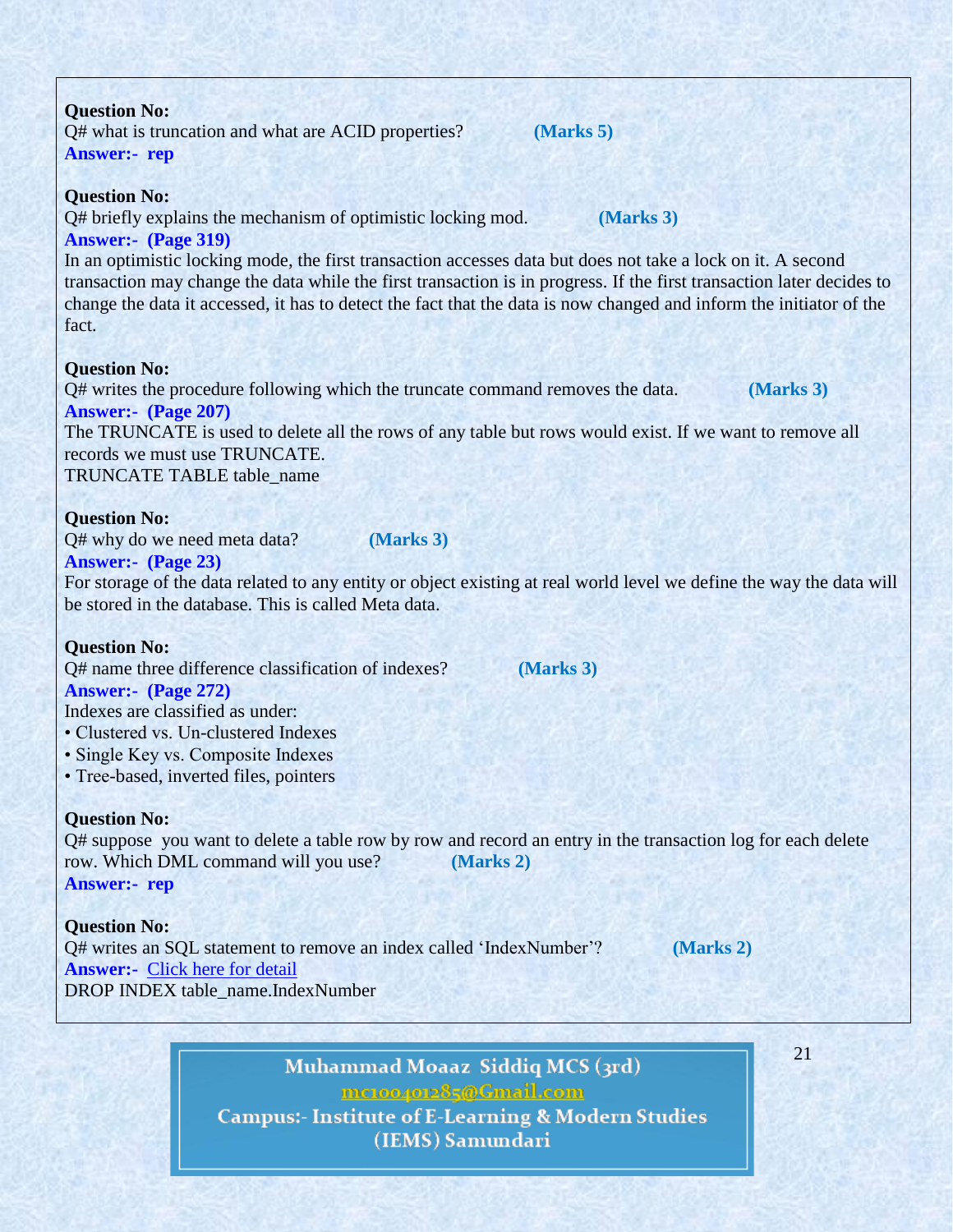**Question No:** Q# what are the participant of a relationship? **(Marks 2) Answer:- (Page 86)** Entities enrolled in a relationship are called its participants

**Question No:**

Q# writes any tow similarities between materialized view and indexes? **(Marks 2) Answer:- rep**

# **FINALTERM EXAMINATION Spring 2010 CS403- Database Management Systems**

**Question No: 28 ( M a r k s: 2 )** Define **domain of an attribute**. **Answer:- rep**

**Question No: 29 ( M a r k s: 2 )** Write the main feature of volatile storage media? **Answer:- (Page 255)** Computer storage that is lost when the power is turned off is called as volatile storage. For example RAM

**Question No: 30 ( M a r k s: 2 )** Suppose you want to delete a table row by row and record an entry in the transaction log for each deleted row. Which DML command will you use? **Answer:- rep**

**Question No: 31 ( M a r k s: 3 )** Write three benefits of using VIEWS. **Answer:- rep**

**Question No: 32 ( M a r k s: 3 )** SELECT \* FROM Persons WHERE FirstName LIKE '%da%';

**Question No: 33 ( M a r k s: 3 )** What is the difference between a primary key and a unique key with reference to clustered and nonclustered indexes?

**Answer:- rep**

Muhammad Moaaz Siddiq MCS (3rd) mctoo4ot285@Gmail.com **Campus:- Institute of E-Learning & Modern Studies** (IEMS) Samundari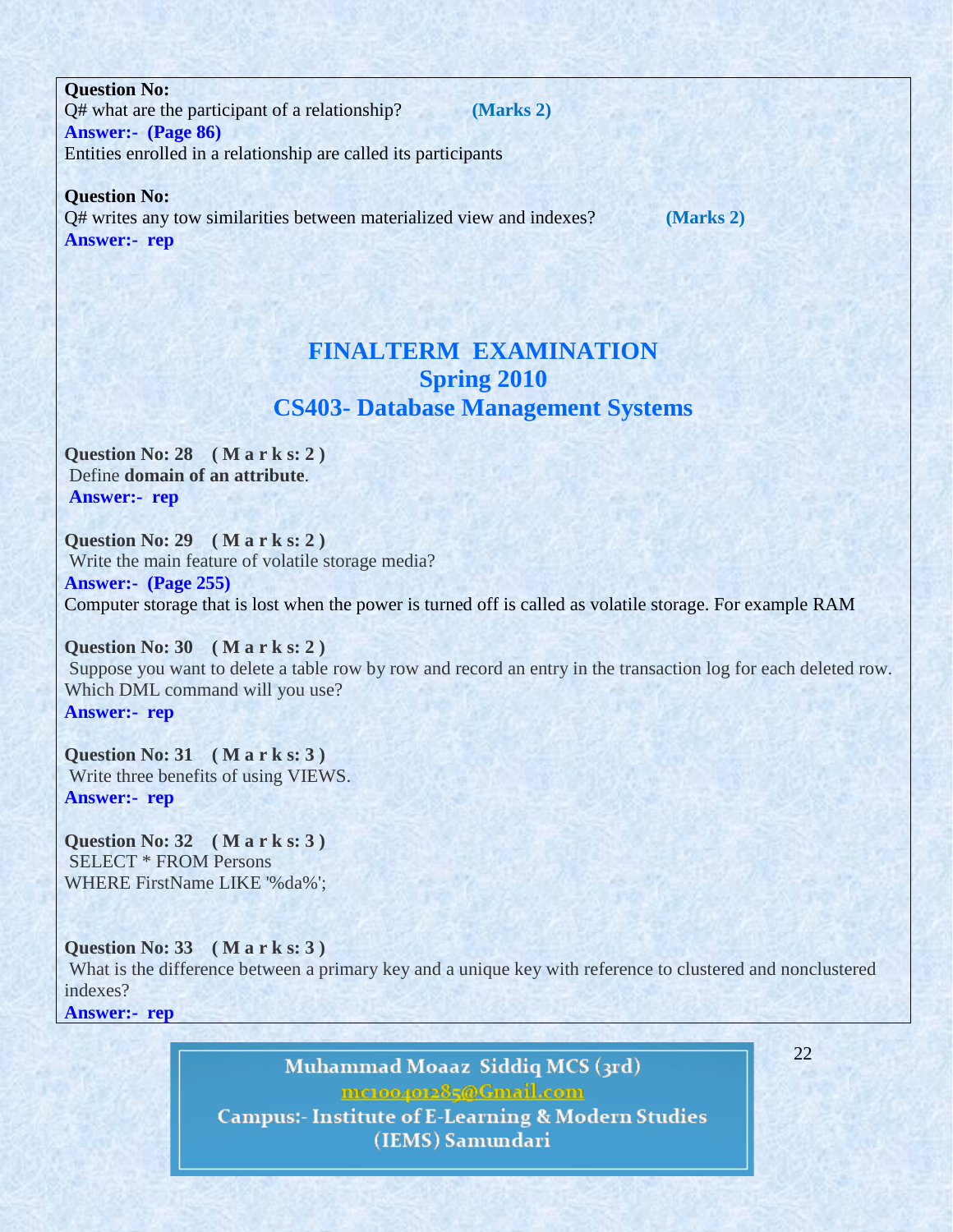**Question No: 34 ( M a r k s: 5 )** Consider a table named COMPANY with fields COMPANY\_NAME, DESCRIPTION, ORDER\_NUMBER. Write an SQL statement to display company names in reverse alphabetical order. **Answer:-** Click here for [detail](http://www.w3schools.com/sql/sql_orderby.asp) select COMPANY\_NAME from COMPANY order by COMPANY\_NAME desc**;**

**Question No: 35 ( M a r k s: 5 )** Name the five main components of Database management systems software. **Answer:-** Click here for [detail](http://highered.mcgraw-hill.com/sites/dl/free/0073376787/800625/Sample_Chapter3.pdf)

- 1. DBMS engine
- 2. Data definition subsystem
- 3. Data manipulation subsystem
- 4. Application generation subsystem
- 5. Data administration subsystem

**Question No: 36 ( M a r k s: 5 )** Give 4 similarities between Materialized views and indexes. **Answer:- rep**

# **FINALTERM EXAMINATION Spring 2010 CS403- Database Management Systems (10 Aug 2010)**

**Question No: 23 ( M a r k s: 2 ) Give 2 similarities between Materialized views and indexes. Answer:- rep**

**Question No: 24 ( M a r k s: 2 ) What are the forms of cache normally used in desktop computers Answer:-** Click here for [detail](http://www.webopedia.com/TERM/C/cache.html) Two types of caching are commonly used in personal computers: memory caching and disk caching.

**Question No: 25 ( M a r k s: 3 ) Write the properties of Sequence File Answer:- (Page 259)**

Records are arranged on storage devices in some sequence based on the value of some field, called sequence field. Sequence field is often the key field that identifies the record.

> Muhammad Moaaz Siddiq MCS (3rd) mctoo4ot285@Gmail.com **Campus:- Institute of E-Learning & Modern Studies** (IEMS) Samundari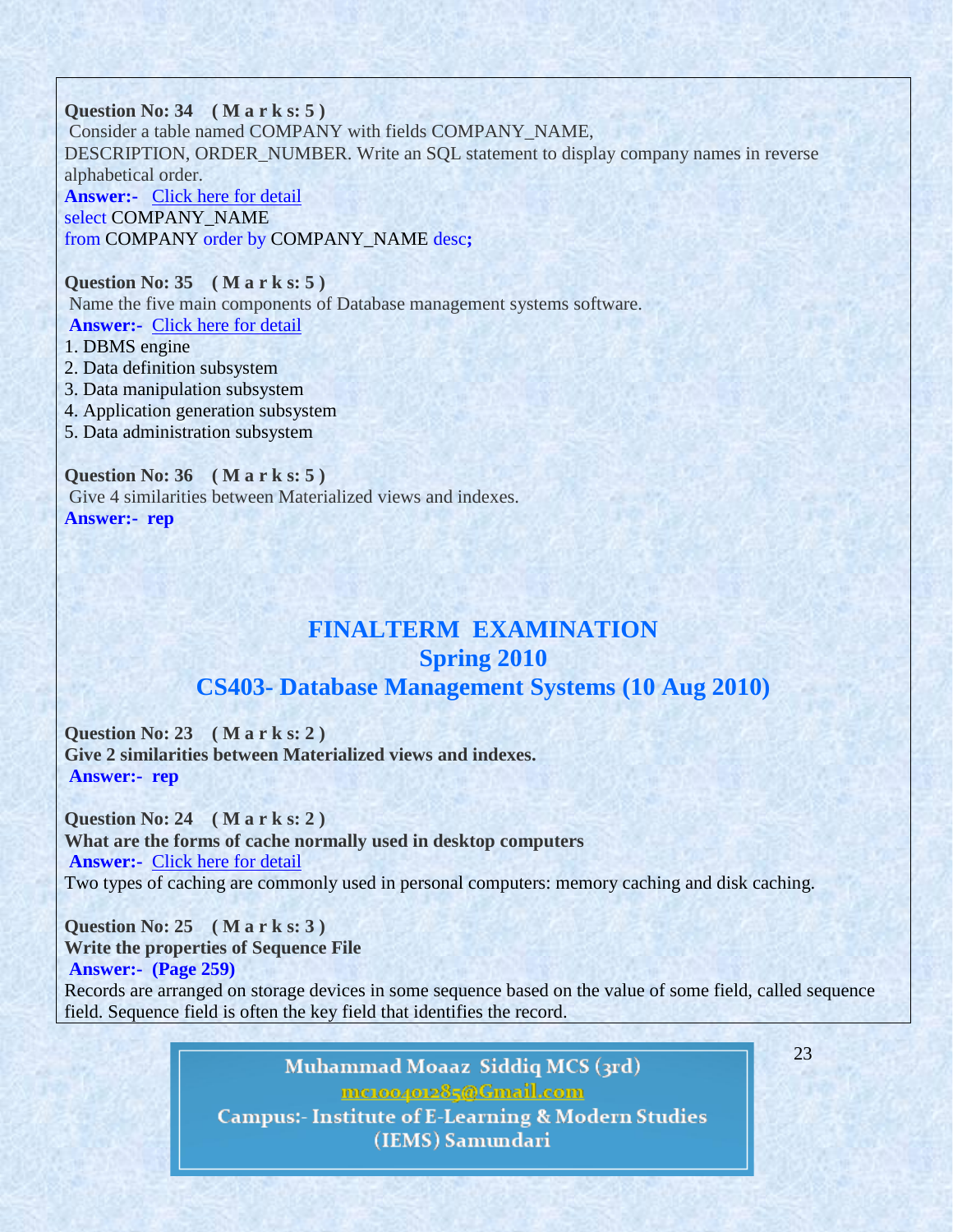Simply, easy to understand and manage, best for providing sequential access. It is not feasible for direct or random access; inserting/deleting a record in/from the middle of the sequence involves cumbersome record searches and rewriting of the file.

**Question No: 26 ( M a r k s: 3 ) What is meant by database recovery services? Answer:- (Page 47)**

Recovery services mean that in case a database gets an inconsistent state to get corrupted due to any invalid action of someone, the DBMS should be able to recover itself to a consistent state, ensuring that the data loss during the recovery process of the database remains minimum.

**Question No: 27 ( M a r k s: 5 ) Write four steps to recover from a deadlock between the transactions Answer:- (Page 320)** Following are some of the approaches for the deadlock handling: • Deadlock prevention • Deadlock detection and resolution

- Prevention is not always possible
- Deadlock is detected by wait-for graph

**Question No: 28 ( M a r k s: 5 ) Consider a table named COMPANY with fields COMPANY\_NAME, DESCRIPTION, ORDER\_NUMBER. Write an SQL statement to display company names in reverse alphabetical order. Answer:- rep**

**Question No: 29 ( M a r k s: 5 ) Write five advantages of using VIEWS. Answer:- rep**

# **FINALTERM EXAMINATION Spring 2010 CS403- Database Management Systems (Session - 1)**

**Question No: 27 ( M a r k s: 2 )** Name the two types of ordered Indices. **Answer:- rep**

> Muhammad Moaaz Siddiq MCS (3rd) mctoo4ot285@Gmail.com **Campus:- Institute of E-Learning & Modern Studies** (IEMS) Samundari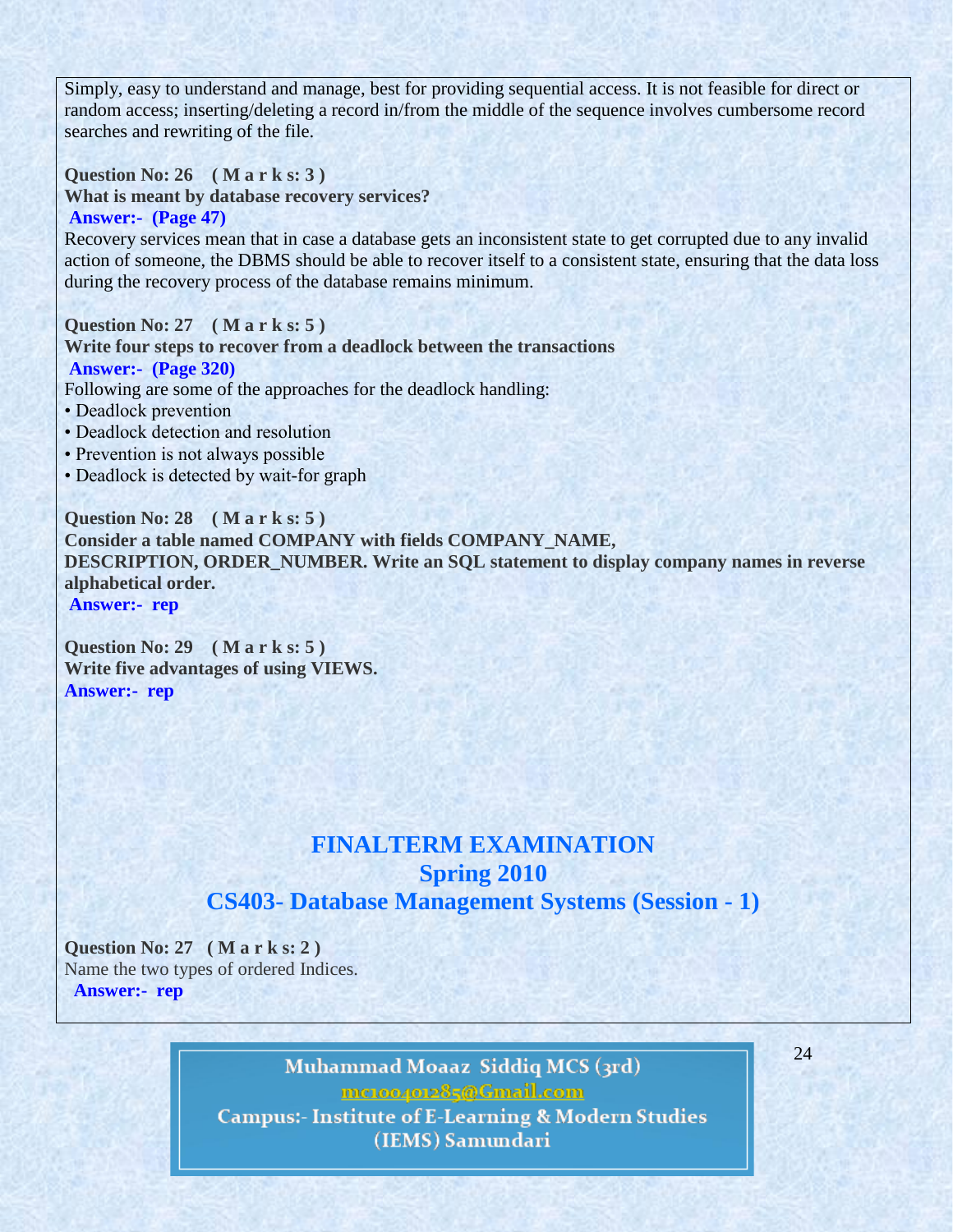### **Question No: 28 ( M a r k s: 2 )**

State any two problems that can come up as a result of inconsistent database. **Answer:- rep**

**Question No: 29 ( M a r k s: 2 )** Write the main purpose of NOT operator. **Answer:- rep**

**Question No: 30 ( M a r k s: 2 )** What is 'Serial Execution'? **Answer:- rep**

### **Question No: 31 ( M a r k s: 3 )**

State the main purpose of index in relation with the queries executions. **Answer:-** 

Index help to better recovery and retrieval of record from the database.. By building index on any attribute will help the queries to improve query performance. Multiple indexes provide flexibility to retrieve the data from various attributes.

**Question No: 32 ( M a r k s: 3 )** What is the purpose of IN operator? **Answer:- rep**

**Question No: 33 ( M a r k s: 3 )** What effect can be occurred if a transaction lacks durability? **Answer:- rep**

**Question No: 34 ( M a r k s: 5 )** Write the basic syntax of creating an INDEX. **Answer:- rep**

**Question No: 35 ( M a r k s: 5 )** What is the purpose of creating VIEWS in DBMS? **Answer:- rep**

**Question No: 36 ( M a r k s: 5 )**

Write an SQL statement which displays a list of persons from the table named PERSON. The complete information of only those person should be displayed whose first name is ALI and the last name is AHMED; SELECT \* FROM Person where FirstName = ‗ALI' and Lastname = ‗AHMED'; **Answer:- rep**

> Muhammad Moaaz Siddiq MCS (3rd) mctoo4ot285@Gmail.com **Campus:- Institute of E-Learning & Modern Studies** (IEMS) Samundari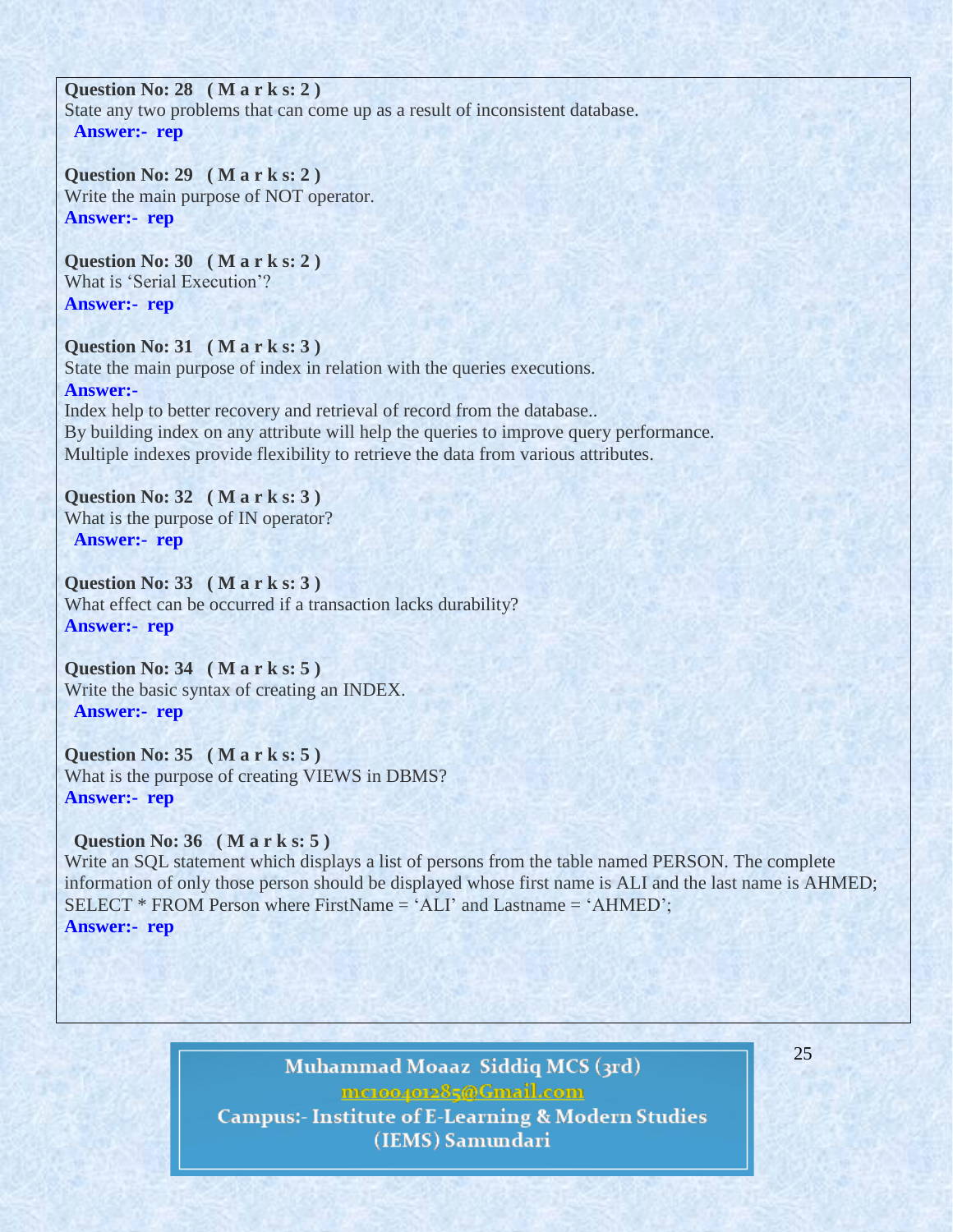# **FINALTERM EXAMINATION Spring 2010 CS403- Database Management Systems (Session - 1)**

**Question No: 27 ( M a r k s: 2 )**

What is the "data type"?

**Answer:- (Page 197)**

In Microsoft SQL Server™, each column, local variable, expression, and parameter has a related data type, which is an attribute that specifies the type of data (integer, character, money, and so on) that the object can hold.

**Question No: 28 ( M a r k s: 2 )** Which DML statement changes the values of one or more columns based on some conditions. **Answer:- (Page 209)** The UPDATE statement changes the values of one or more columns based on some condition. **Question No: 29 ( M a r k s: 2 )** Name the two types of caching that are commonly used in personal computers? **Answer:- rep**

**Question No: 30 ( M a r k s: 2 )** What is 'Serial Execution'? **Answer:- rep**

**Question No: 31 ( M a r k s: 3 )** Write three benefits of using VIEWS. **Answer:- rep**

**Question No: 32 ( M a r k s: 3 )** Shortly explain BYTE data field? **Answer:- (Page 197)**

Some of more frequently supported numeric data types include Byte, Integer, and Long Integer. Each of these types supports different range of numeric values and takes 1, 4 or 8 bytes to store. Now, if we declare the age attribute as Long Integer, it will definitely serve the purpose, but we will be allocating unnecessarily large space for each attribute. A Byte type would have been sufficient for this purpose since you won't find students or employees of age more than 255, the upper limit supported by Byte data type.

**Question No: 33 ( M a r k s: 3 )** State the main purpose of index in relation with the queries executions. **Answer:- rep**

**Question No: 34 ( M a r k s: 5 )** Differentiate between the cluster index and non cluster index ?

> Muhammad Moaaz Siddiq MCS (3rd) mctoo4ot285@Gmail.com **Campus:- Institute of E-Learning & Modern Studies** (IEMS) Samundari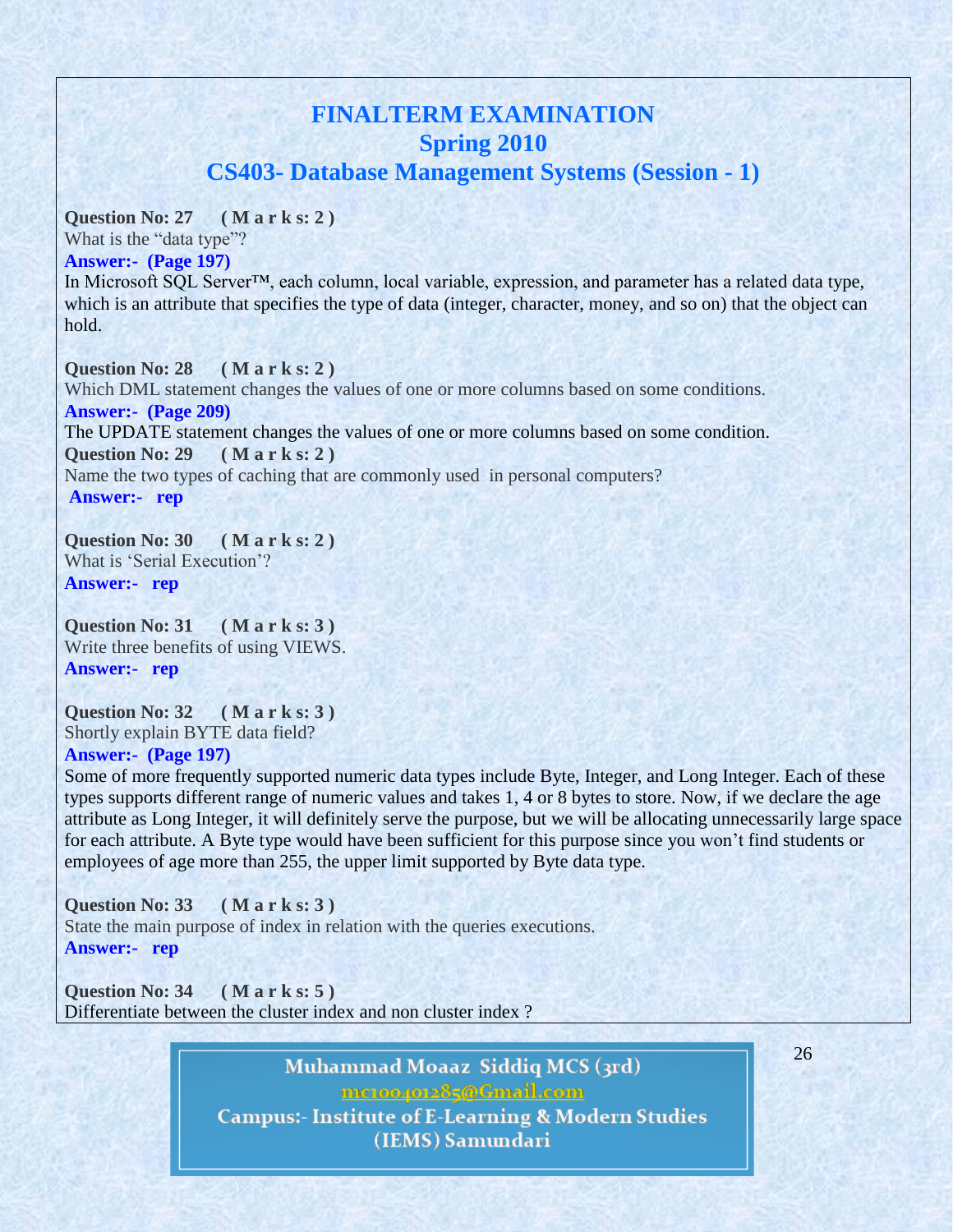#### **Answer:- rep**

#### **Question No: 35 ( M a r k s: 5 )**

Consider the two relations, Department (Dept\_Code, Dep\_Name,Dept\_Head) and Employee(Emp\_ID,Emp\_Name, Designation, DoB, Dept).

Write SQL statement to drop the primary key of Department relation? The fields in Employee should reflect the removal in Department table.

#### **Answer:-**

ALTER TABLE Department DROP COLUMN Dept\_Code

# **FINALTERM EXAMINATION Fall 2009 CS403- Database Management Systems**

# **Question No: 31 ( Marks: 1 )**

**What is procedural DML? Answer:- (Page 200)** Procedural DML is, in which the user specifies what data is needed and how to get it

**Question No: 32 ( Marks: 1 ) What does RAM stand for? Answer:-**  Random access memory

**Question No: 33 ( Marks: 2 ) Which DML statement changes the values of one or more columns based on some conditions. Answer:- rep**

**Question No: 34 ( Marks: 2 ) Name the two primary modes for taking Locks Answer:- rep**

**Question No: 35 ( Marks: 3 ) Give three reasons of partitioning in the process of denormalization.**

> Muhammad Moaaz Siddiq MCS (3rd) mctoo4ot285@Gmail.com **Campus:- Institute of E-Learning & Modern Studies** (IEMS) Samundari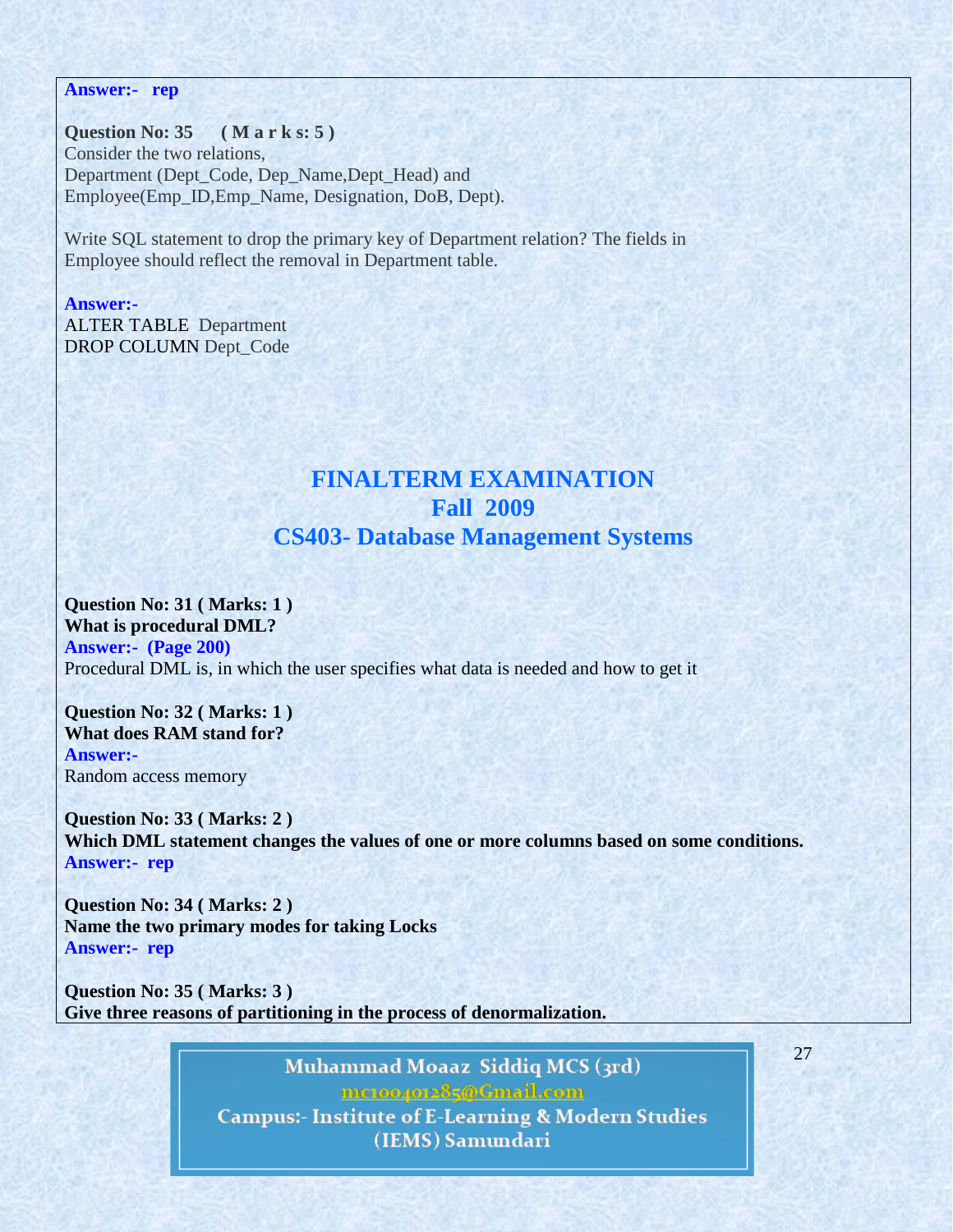# **Answer:- (Page 189)**

- 1. Reduce workload (e.g. data access, communication costs, search space)
- 2. Balance workload
- 3. Speed up the rate of useful work (e.g. frequently accessed objects in main memory)

# **Question No: 36 ( Marks: 3 )**

**Write any three factors which we consider while defining key in designing an indexed sequential file? Answer:- (Page 263)**

- Position and size
- Data type
- Index number

### **Question No: 37 ( Marks: 3 )**

Create a unique index named 'IndexNum' on the 'CustName' column of the table 'Customer'. **Answer:- rep**

**Question No: 38 ( Marks: 5 )**

**Write a query to change the "status" field in the table "name\_table" against the phone 34657. Make the status as enable.**

**Answer:-** Click here for [detail](http://www.dotnetfunda.com/forums/thread9460-how-to-change-column-name-in-table.aspx)

SYNTAX: sp\_RENAME 'TableName.[OldColumnName]' , '[NewColumnName]', 'COLUMN'

sp\_RENAME ' **name\_table**.[ **phone**]' , '[**phNo**]', 'COLUMN'

# **Question No: 39 ( Marks: 5 )**

### **Describe ATOMICITY as one of the properties of TRANSACTION.**

### **Answer:-** Click here for [detail](http://en.wikipedia.org/wiki/Atomicity_(database_systems))

one of the ACID transaction properties. In an atomic transaction, a series of database operations either all occur, or nothing occurs. A guarantee of atomicity prevents updates to the database occurring only partially, which can cause greater problems than rejecting the whole series outright. In other words, atomicity means indivisibility and irreducibility.

# Muhammad Moaaz Siddiq MCS (3rd) mctoo4ot285@Gmail.com **Campus:- Institute of E-Learning & Modern Studies** (IEMS) Samundari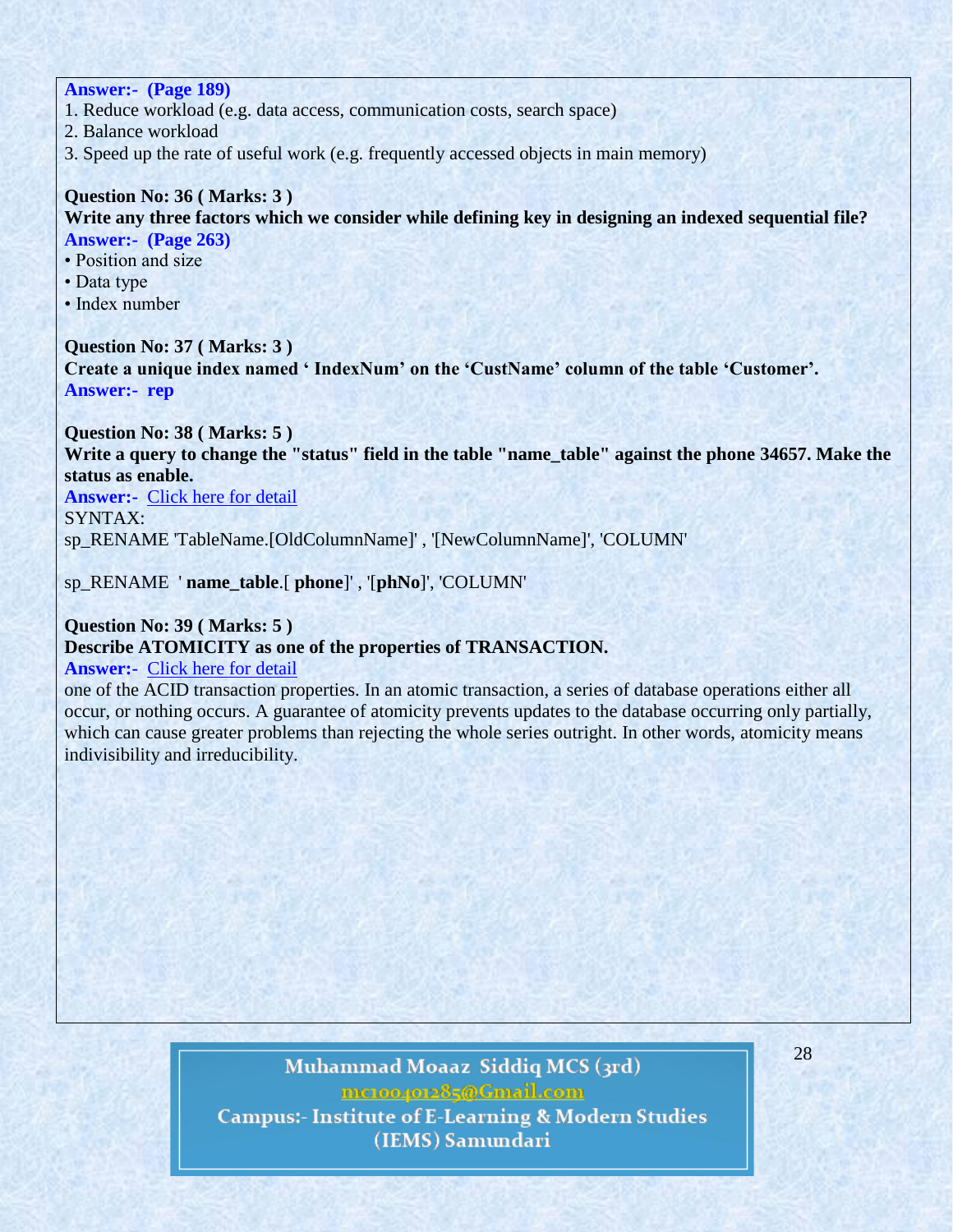# **FINALTERM EXAMINATION Fall 2008 CS403- Database Management Systems (Session - 3)**

**CS403 Question No: 31** 

What is Ordering field?

**Answer:-**  Answer: Ordering field means to sort the cells or field in ascending or descending order.

**CS403 Question No: 32**  Which clause is used to sort the records in the result set? **Answer:- (Page 219)** The ORDER BY clause allows you to sort the records in your result set.

**CS403 Question No: 33 ( M a r k s: 2 )** What is the major benefit of HASH paritioning? **Answer:- (Page 189)** hash partitioning reduces the chances of unbalanced partitions to a large extent

**CS403 Question No: 34 ( M a r k s: 2 )** How can we prevent deadlocks for concurrent Transactions? **Answer:- rep**

**CS403 Question No: 35 ( M a r k s: 3 )** State the major disadvantage of creating and using index. **Answer:- rep**

**CS403 Question No: 36 ( M a r k s: 3 )** Write any three factors which we consider while defining key in designing an indexed sequential file? **Answer:- rep**

**CS403 Question No: 37 ( M a r k s: 3 )** How do you select all records from the table using SQL statements? Write the syntax. **Answer:-** Click here for [detail](http://www.w3schools.com/sql/sql_select.asp) SELECT \* FROM table\_name

**CS403 Question No: 38 ( M a r k s: 5 )** How can a VIEW be used for security measures? **Answer:- (Page 280)**

Views can be used as security mechanisms by allowing users to access data through the view, without granting the users permissions to directly access the underlying base tables of the view.

> Muhammad Moaaz Siddiq MCS (3rd) mctoo4ot285@Gmail.com **Campus:- Institute of E-Learning & Modern Studies** (IEMS) Samundari